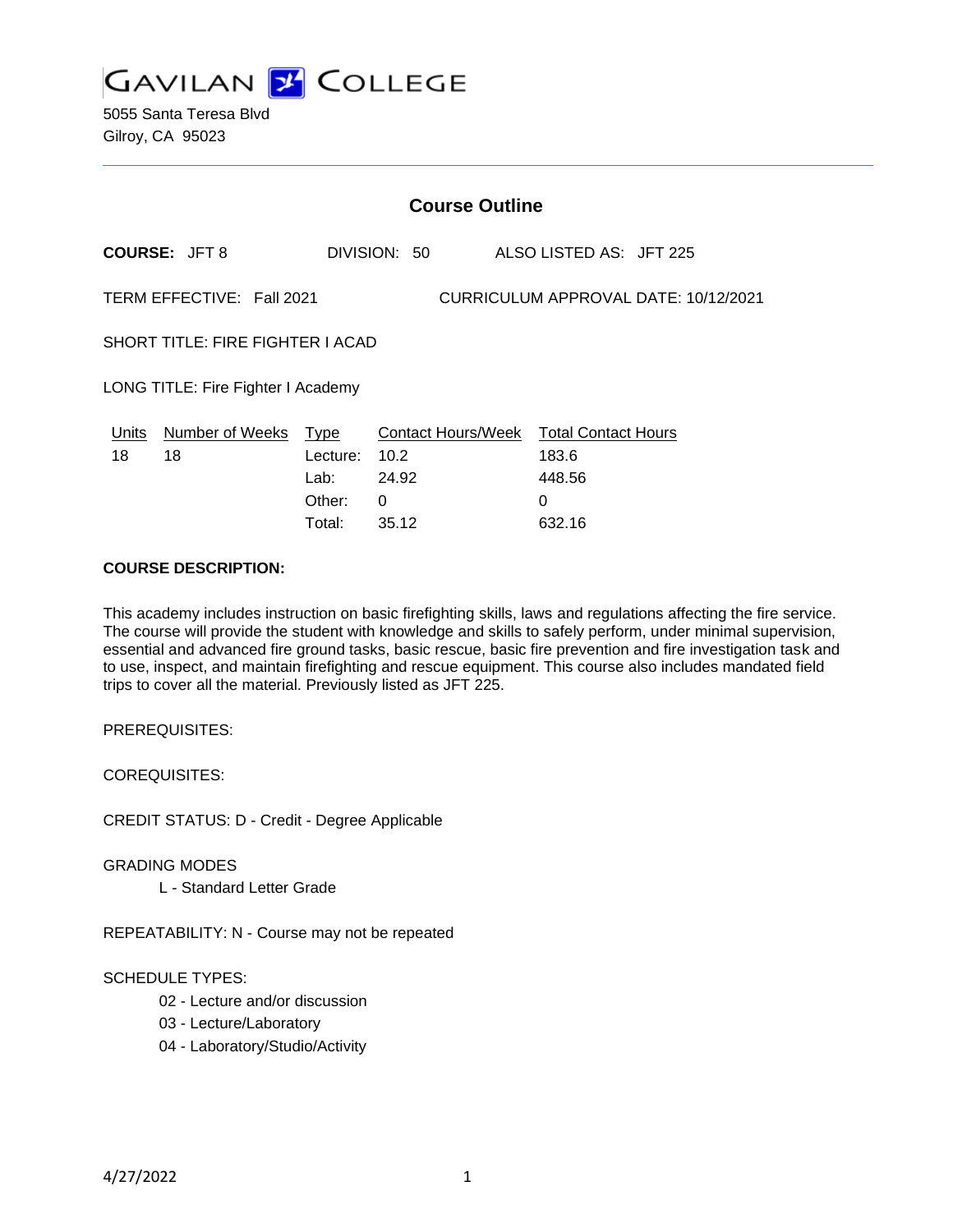## **STUDENT LEARNING OUTCOMES:**

By the end of this course, a student should:

1. Explain the theory and fundamentals of heat transfer, fundamentals of combustion, elements of fire and describe how the removal of any one of the elements will result in the extinguishment of the fire.

2. Coordinate the type of personal protective equipment needed for different exposures and locate the equipment on the engine.

3. Compare the different types and applications of portable fire extinguishers for successful extinguishment of small fires.

4. Identify the fire attack methods to combat fires as safely and efficiently as possible and a systematic approach to the fire fighting operations to eliminate confusion and inconsistency on the fire ground.

5. Operate and practice with the components, accessories and functions of self-contained breathing apparatus.

6. Identify the steps a fire fighter needs to take as a first responder to remove or mitigate safety hazards that may further threaten victims, bystanders, and public safety personnel while observing information to provide to the investigators that is pertinent to the investigation.

7. Demonstrate the techniques for inspecting, coupling and uncoupling hoseline during loading operations

# **COURSE OBJECTIVES:**

1. skills to safely perform, under minimal supervision, essential and advanced fire ground tasks, basic rescue, basic fire prevention and fire investigation task and to use, inspect, and maintain firefighting and rescue equipment.

# **CONTENT, STUDENT PERFORMANCE OBJECTIVES, OUT-OF-CLASS ASSIGNMENTS**

Curriculum Approval Date: 10/12/2021

## **LECTURE CONTENT:**

- 1. The Orientation and History of the Fire Service (20 hours)
- a. Intro
- b. Fire Fighter Guidelines
- i. Safety
- ii. Follow Orders
- iii. Teamwork
- iv. Golden Rule
- c. Firefighter Qualifications
- i. Age, Education, Medical, Physical Fitness, and Emergency Medical Care Requirements
- d. Roles and Responsibilities of Fire Fighter
- i. Fire Fighter I
- ii. Fire Fighter II
- e. Roles within the Fire Department
- i. General Roles
- ii. Specialized Response Roles
- f. Working with Other Organizations
- i. Incident Command System
- ii. Agencies called upon for Large-Scale Incidents
- g. Fire Department Governance
- i. Governance
- h. The Organization of the Fire Service
- i. Company Types
- ii. Other Views of Fire Service Organization
- iii. Chain of Command
- iv. Source of Authority

4/27/2022 2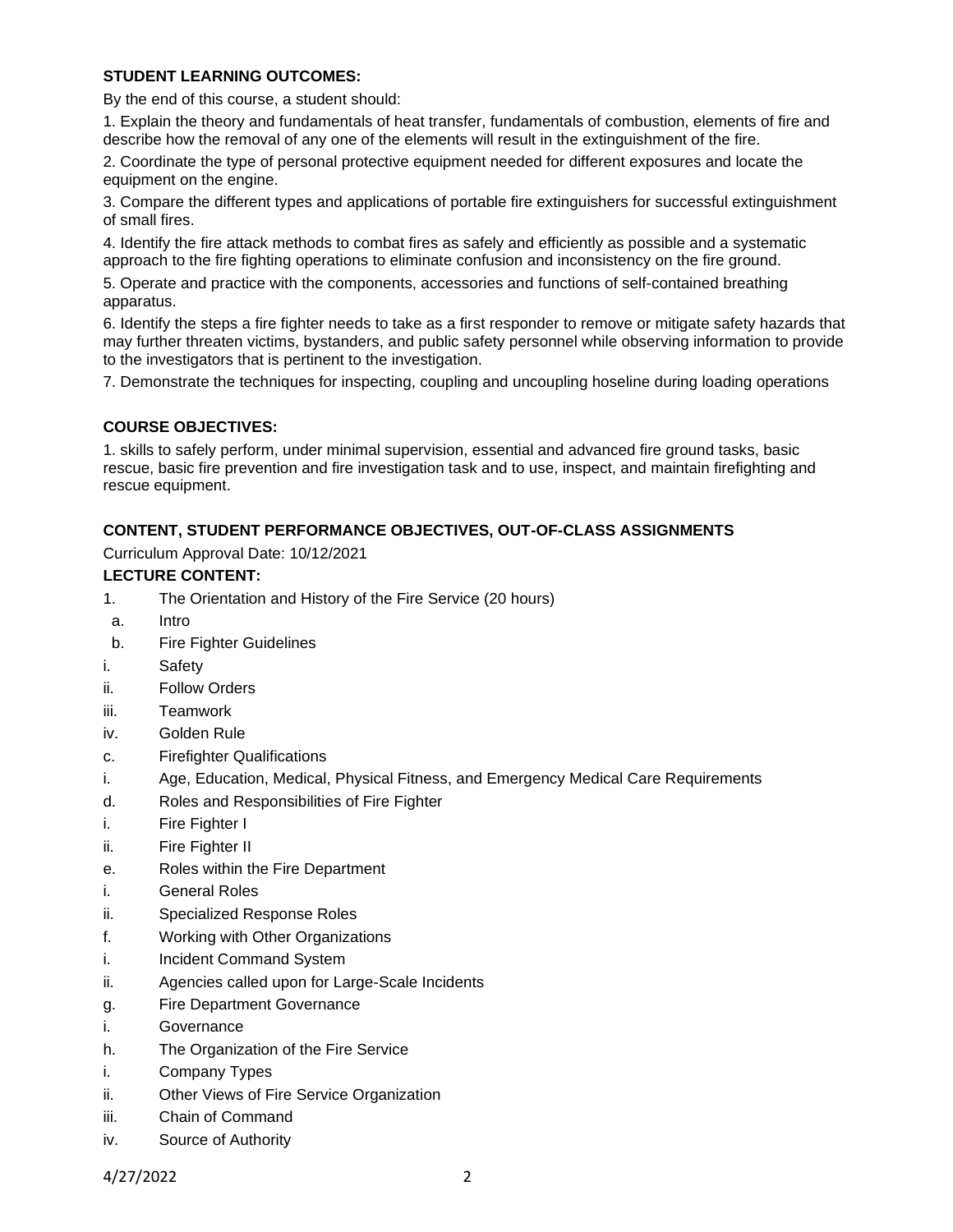- v. Basic Principles of Organization
- i. The History of the Fire Service
- i. History of Fire Science
- ii. The American Fire Service
- iii. Building Codes
- iv. Training and Education
- v. Fire Equipment
- vi. Communications
- vii. Paying for Fire Service
- j. Fire Service in the United States
- i. Intro to Fire Service
- 2. Fire Fighter Safety (40 hours)
- a. Causes of Fire Fighter Deaths and Injuries
- i. Heart Attack and Stroke
- ii. Vehicle Collisions
- iii. Injuries
- b. Injury Prevention
- i. Standards and Procedures
- ii. Personnel
- iii. Training
- iv. Equipment
- v. Reducing Fire Fighter Injuries and Deaths
- c. Safety and Health
- i. Intro to Safety and Health
- ii. EAPs (Employee Assistance Program)
- d. Safety During Training
- i. Training
- e. Safety During Emergency Response
- i. Emergency Response
- f. Safe Driving Practices
- i. Laws and Regulations Governing Emergency Vehicle Operation
- ii. SOPs for Personal Vehicles
- iii. Safe Driving Begins with You
- iv. Vehicle Collison Prevention
- v. The Importance of Vehicle Maintenance
- g. Safety at Emergency Incidents
- i. Teamwork
- ii. Accountability
- iii. Incident Scene Hazards
- iv. Using Tools and Equipment Safely
- v. Electrical Safety
- vi. Lifting and Moving
- vii. Adverse Weather Conditions
- viii. Rehabilitation
- ix. Violence at the Scene
- x. Mental Well-Being
- h. Safety at the Fire Station
- i. The Fire Station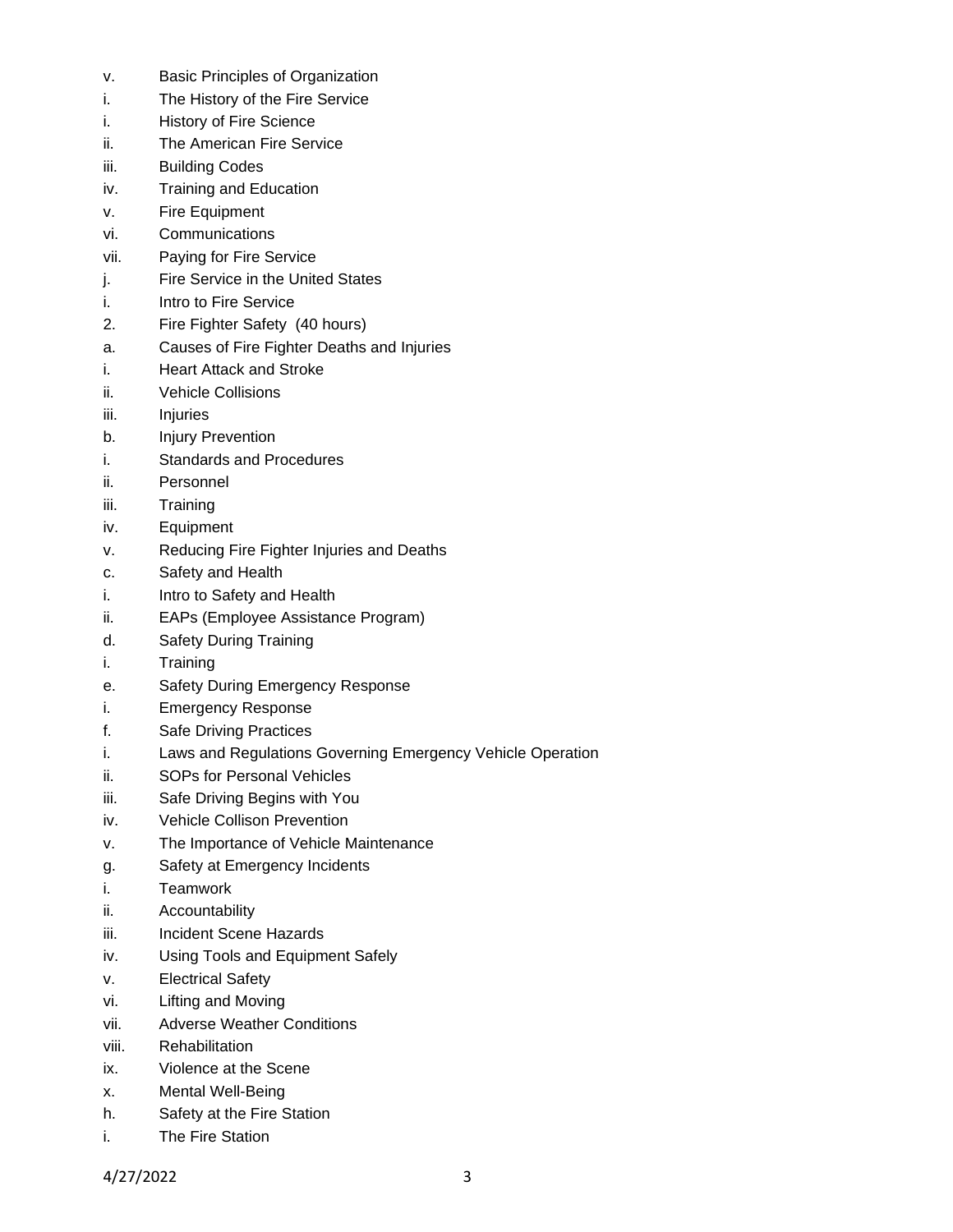- i. Safety Outside Your Workplace
- i. Outside Your Workplace
- 4. Fire Service Communications ( 10 hours)
- a. The Communications Center
- i. Telecommunications
- ii. Communications Facility Requirements
- iii. Communications Center Equipment
- iv. Computer-Aided Dispatch (CAD)
- v. Voice Recorders and Activity Logs
- vi. Call Response and Dispatch
- b. Communications Center Operations
- i. Receiving and Dispatching Emergency Calls
- ii. Call Receipt
- iii. Location Validation
- iv. Call Classification and Prioritization
- v. Unit Selection
- vi. Dispatch
- vii. Operational Support and Coordination
- viii. Status Tracking and Deployment Management
- ix. Touring the Communications Center
- c. Radio Systems
- i. Radio Equipment
- ii. Radio Operation
- iii. Using a Radio
- d. Taking Calls: Emergency, Non emergency, and Personal Calls
- i. Using Telephone and Intercom System
- ii. Personal Calls
- iii. Department Greeting
- iv. Prompt, Polite, Professional, and Concise
- v. Skill Drill
- 5. Incident Command System (ICS) (18 hours)
- a. History of the ICS
- b. Characteristics of the ICS
- i. Jurisdictional Authority
- ii. All-Risk and All-Hazard System
- iii. Everyday Applicability
- iv. Unity of Command
- v. Span of Control
- vi. Modular Organization
- vii. Common Terminology
- viii. Integrated Communications
- ix. Consolidated IAPs
- x. Designated Incident Facilities
- xi. Resource Management
- c. The ICS Organization
- i. Command
- ii. General Staff Functions
- d. Standard ICS Concepts and Terminology

4/27/2022 4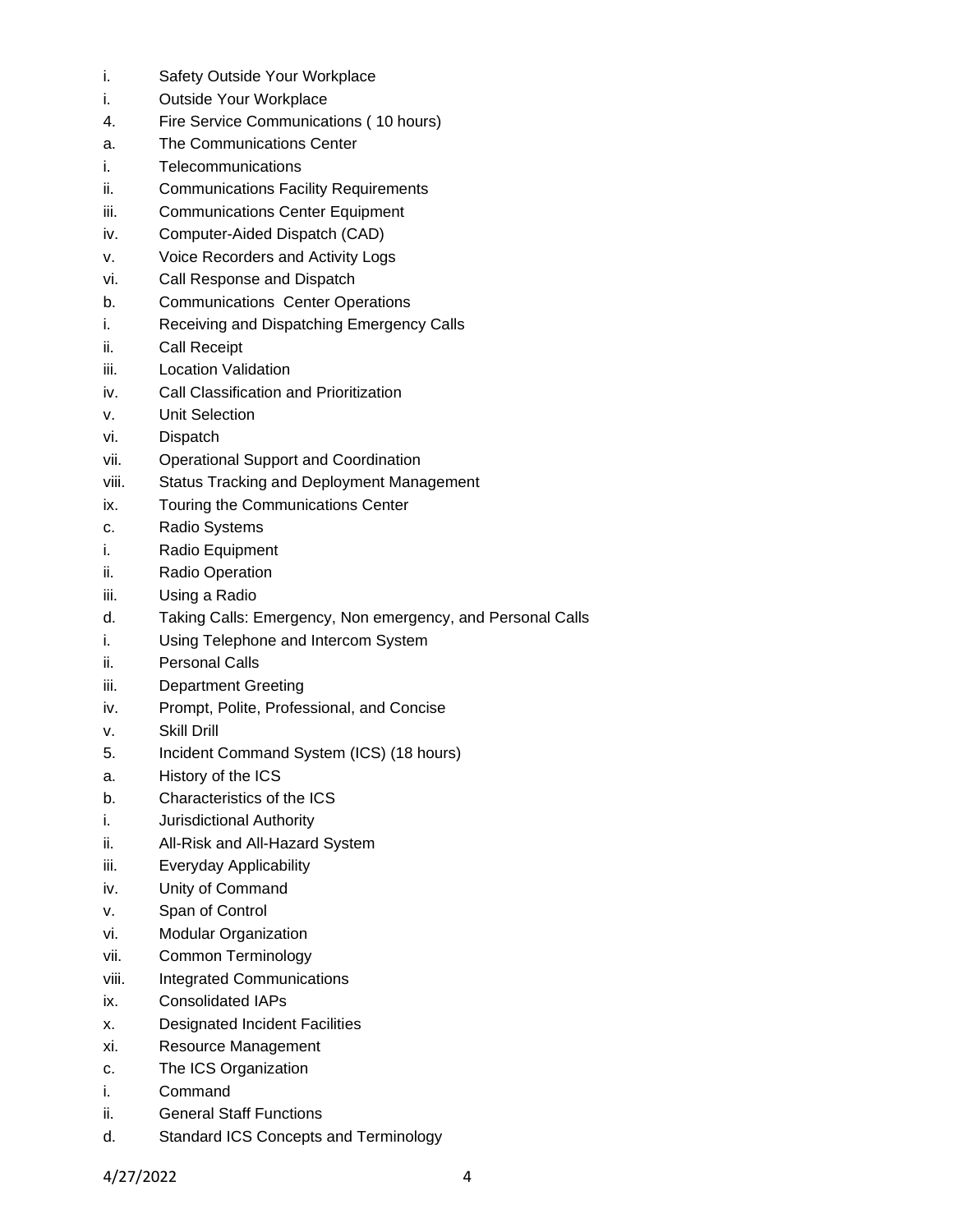- i. Single Resources and Crews
- ii. Divisions and Groups
- iii. Branches
- iv. Location Designators
- v. Task Forces and Strike Teams
- e. Implementing the ICS
- i. ICS Role
- ii. Standard Position Titles
- f. Working Within the ICS
- i. What ICS is and How it Works
- ii. Responsibilities of First-Arriving Fire Fighters
- iii. Confirming the Command
- iv. Transfer of Command
- 6. Fire Behavior (40 hours)
- a. The Chemistry of Fire
- i. Fire
- ii. States of Matter
- iii. Fuels
- iv. Types of Energy
- v. Conservation of Energy
- vi. Conditions Needed for Fire
- vii. Chemistry of Combustion
- viii. Products of Combustion
- ix. Fire Spread
- x. Methods of Extinguishment
- b. The Classes of Fire
- i. Five Classes of Fire
- c. Characteristics of Solid-Fuel Fires
- i. Solid Fuels
- ii. Solid-Fuel Fire Development
- iii. Characteristics of a Room-and-Contents Fire
- iv. Special Considerations
- d. Fire Behavior in Modern Structures
- i. Two Major Changes in Modern Structures
- ii. Fire in Modern Structure Progresses to the Fully Developed Phase Quickly
- e. Wind Effect
- i. Wind Influences Behavior of Fire
- ii. Potential Wind
- f. Characteristics of Liquid Fuel Fires
- i. Characteristics
- g. Characteristics of Gas Fuel Fires
- i. Vapor Density
- ii. Flammability Limits
- iii. BLEVE
- h. Smoke Reading
- i. Smoke Reading
- ii. Determining Key Attributes to Smoke
- iii. Determining what is Influencing Key Attributes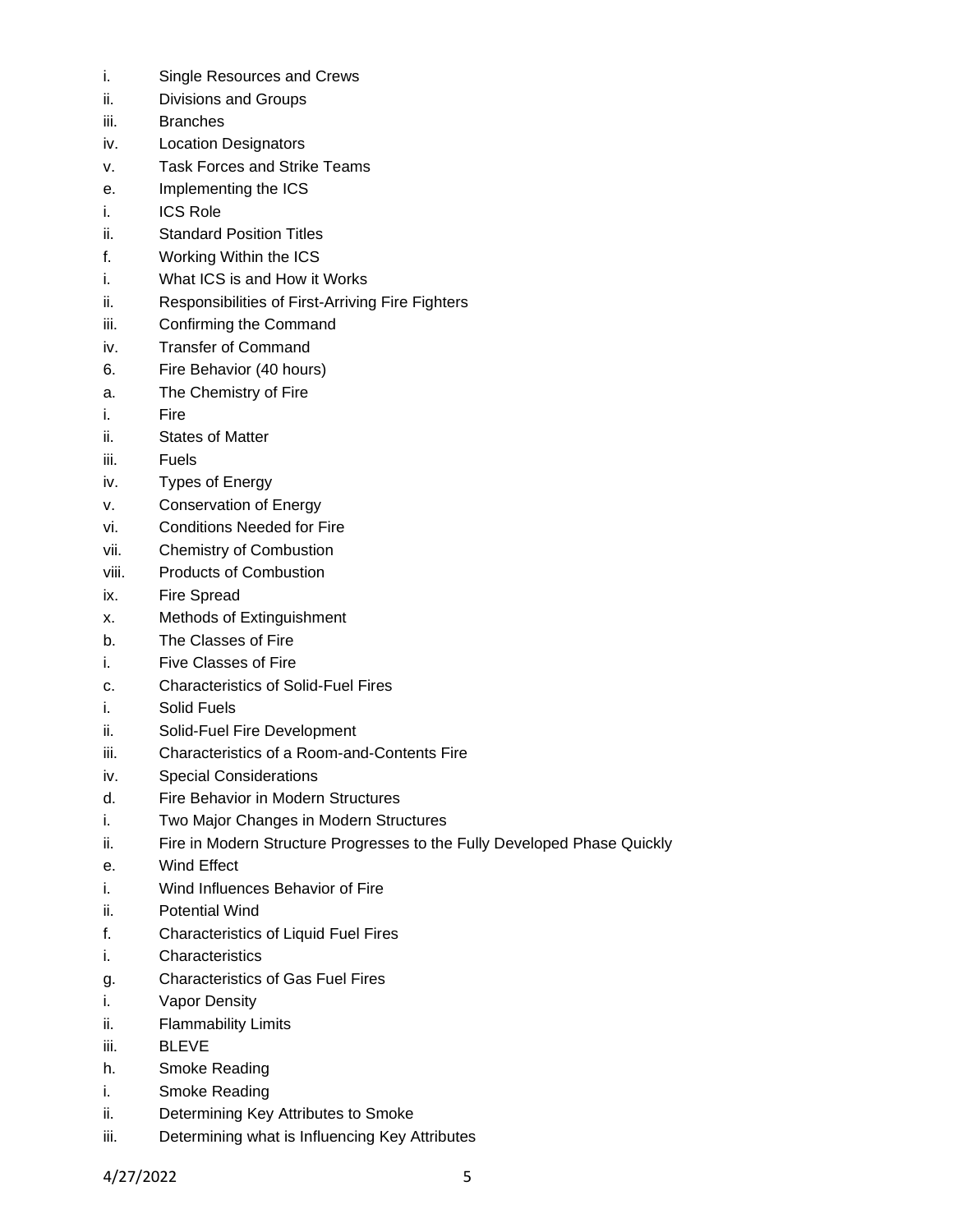- iv. Rate of Change
- v. Predict the event
- vi. Smoke Reading through a Door
- 7. Building Construction
- a. Occupancy
- i. How Building is Being Used
- b. Contents
- c. Types of Construction Materials
- i. Materials Used
- ii. Masonry
- iii. Concrete
- iv. Steel
- v. Other Metals
- vi. Glass
- vii. Gypsum Board
- viii. Wood
- ix. Plastics
- d. Types of Construction
- i. Five Types of Building Construction
- ii. Fire Resistive
- iii. Noncombustible
- iv. Ordinary
- v. Heavy Timber
- vi. Wood Frame
- e. Building Components
- i. Foundations
- ii. Floors and Ceilings
- iii. Roofs
- iv. Trusses
- v. Walls
- vi. Doors and Windows
- vii. Interior Finishes and Floor Coverings
- viii. Manufactured Housing
- ix. Buildings under Construction or Demolition
- f. Pre-incident Planning and Incident Size-Up
- i. Information Needed
- 15. Ventilation ( 10 hours)
- a. Definition and Components
- b. Fire Behavior and Ventilation
- i. Ventilation combined with fire attack and water saves lives and reduces property damage
- ii. Products of Combustion
- iii. Convection
- iv. Spread of Products of Combustion
- v. Mushrooming
- vi. Products of Combustion Trapped in a Structure
- c. Benefits of Proper Ventilation
- d. Backdraft and Flashover Conditions
- i. Backdraft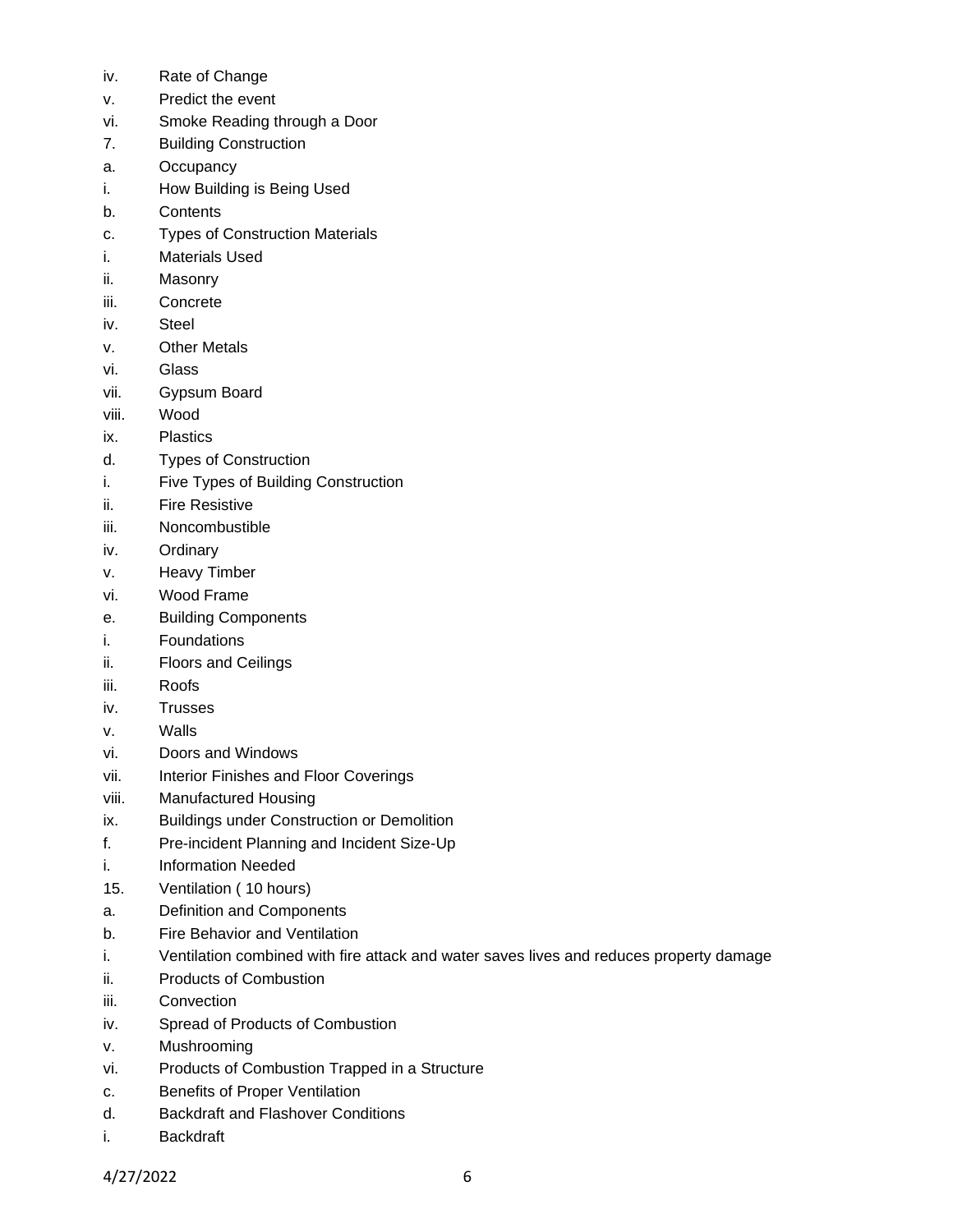- ii. Flashover
- e. Factors Affecting Ventilation
- i. Fire fighters must consider how fire behavior dictates the movement of the products of combustion
- ii. Creating Openings
- iii. Convection
- iv. Mechanical Ventilation
- v. Wind and Atmospheric Forces
- f. Building Construction Considerations
- i. Effects on Ventilation
- ii. Fire-Resistive Construction
- iii. Ordinary Construction
- iv. Wood-frame Construction
- g. Tactical Priorities
- i. Three Tactical Priorities
- ii. Life Safety-First Priority
- iii. Contain Fire and Gain Control- Second Priority
- iv. Property Conservation- Third Priority
- h. Locations and Extent of Smoke and Fire Considerations
- i. When ventilation is needed and where it should be provided
- i. Types of Ventilation
- i. Two Basic Types of Ventilation Openings
- ii. Contaminated Atmosphere
- iii. Clean Air
- iv. Horizontal Ventilation
- v. Mechanical Ventilation
- vi. Vertical Ventilation
- j. Basic Indicators of Roof Collapse
- k. Roof Construction
- i. Roof Support Structures
- ii. Roof Coverings
- iii. Effects of Roof Construction on Fire Resistance
- iv. Solid-Beam vs. Truss Construction
- v. Roof Designs
- l. Vertical Ventilation Techniques
- i. Types of Openings that Provide Vertical Ventilation
- ii. Objective of Roof Ventilation Operations
- iii. Tools Used in Vertical Ventilation
- iv. Power saws will effectively cut through most roof coverings
- v. Types of Roof Cuts
- m. Special Considerations
- i. Obstacles
- ii. Ventilating Concrete Roofs
- iii. Ventilating Metal Roofs
- iv. Ventilating Basements
- v. Ventilating High-rise Buildings
- vi. Ventilating Windowless Buildings
- vii. Ventilating Large Buildings
- n. Equipment Maintenance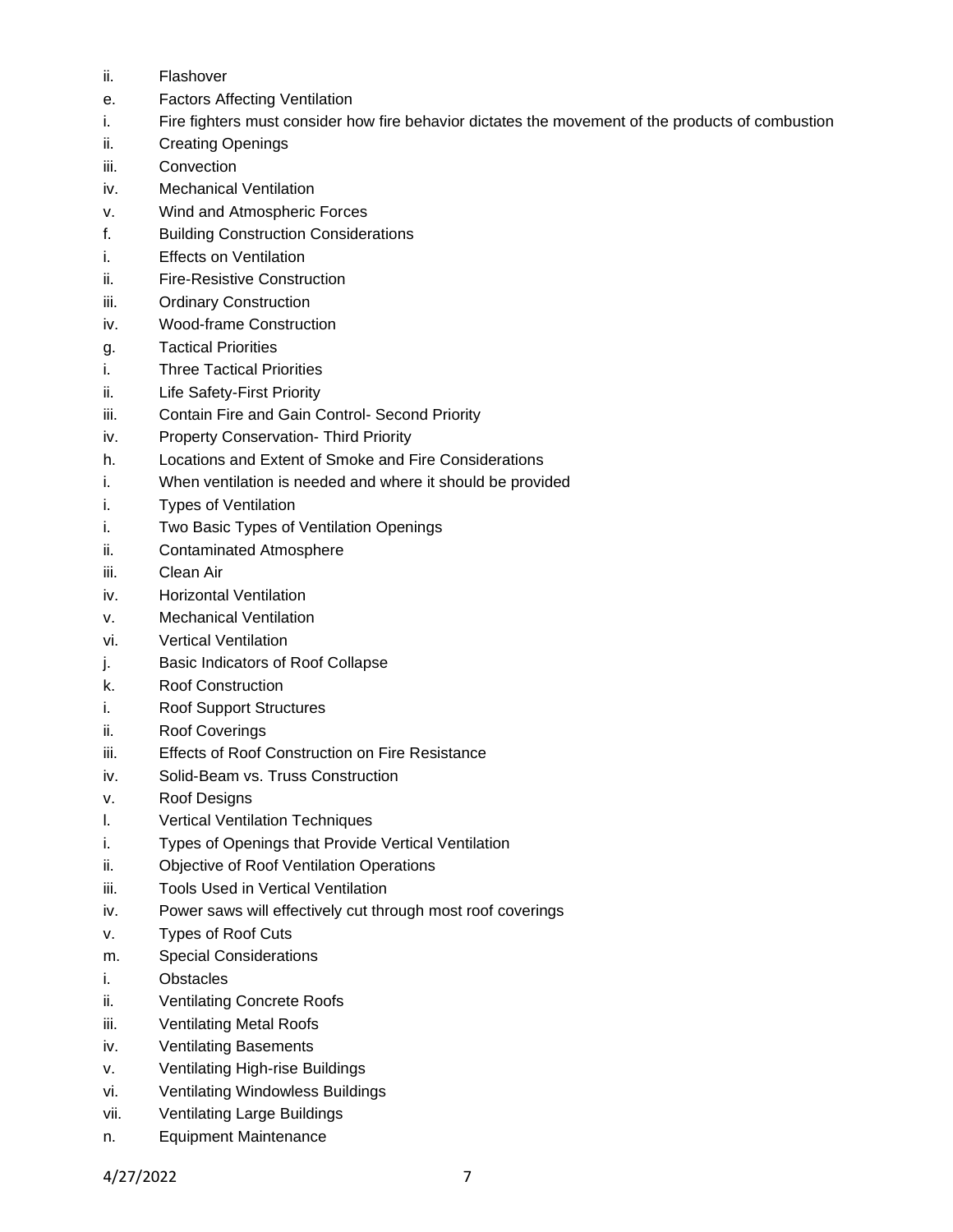- 28. Hazardous Materials Overview (10 hours)
- a. What Is a Hazardous Material?
- i. Introduction to hazardous material
- b. Levels of Training: Regulations and Standards
- i. Regulations
- ii. Standards
- iii. Levels of Training
- c. Other Hazardous Materials Laws, Regulations, and Regulatory Agencies
- i. Government agencies
- ii. Laws
- iii. Local Emergency Planning Committees (LEPCs)
- iv. State Emergency Response Commission
- d. Difference Between Hazardous Materials Incidents and Other Types of Emergencies
- i. Overview
- e. Planning a Response
- i. Overview
- 29. HazMat Properties and Effects (16 hours)
- a. Characteristics of Hazardous Materials
- i. Physical and chemical changes
- ii. Boiling point
- iii. Flash point, fire point, ignition (autoignition) temperature, and flammable range
- iv. Vapor Density
- v. Vapor pressure
- vi. Specific gravity
- vii. Water miscibility
- viii. Corrosivity (pH)
- ix. Toxic products of combustion
- x. Radiation
- b. Hazard Exposure and Contamination
- i. Hazard and exposure
- ii. Contamination
- iii. Secondary contamination
- c. Types of Hazardous Materials: Weapons of Mass Destruction
- i. Introduction to weapons of mass destruction (WMDs)
- ii. Nerve Agents
- iii. Blister agents
- iv. Cyanide
- v. Choking agents
- vi. Irritants (Riot Control Agents)
- vii. Convulsants
- d. Harmful Substances' Routes of Entry Into the Human Body
- i. Introduction to routes of entry
- ii. Inhalation
- iii. Absorption
- iv. Ingestion
- v. Injection
- e. Chronic Versus Acute Health Effects
- i. Chronic health hazard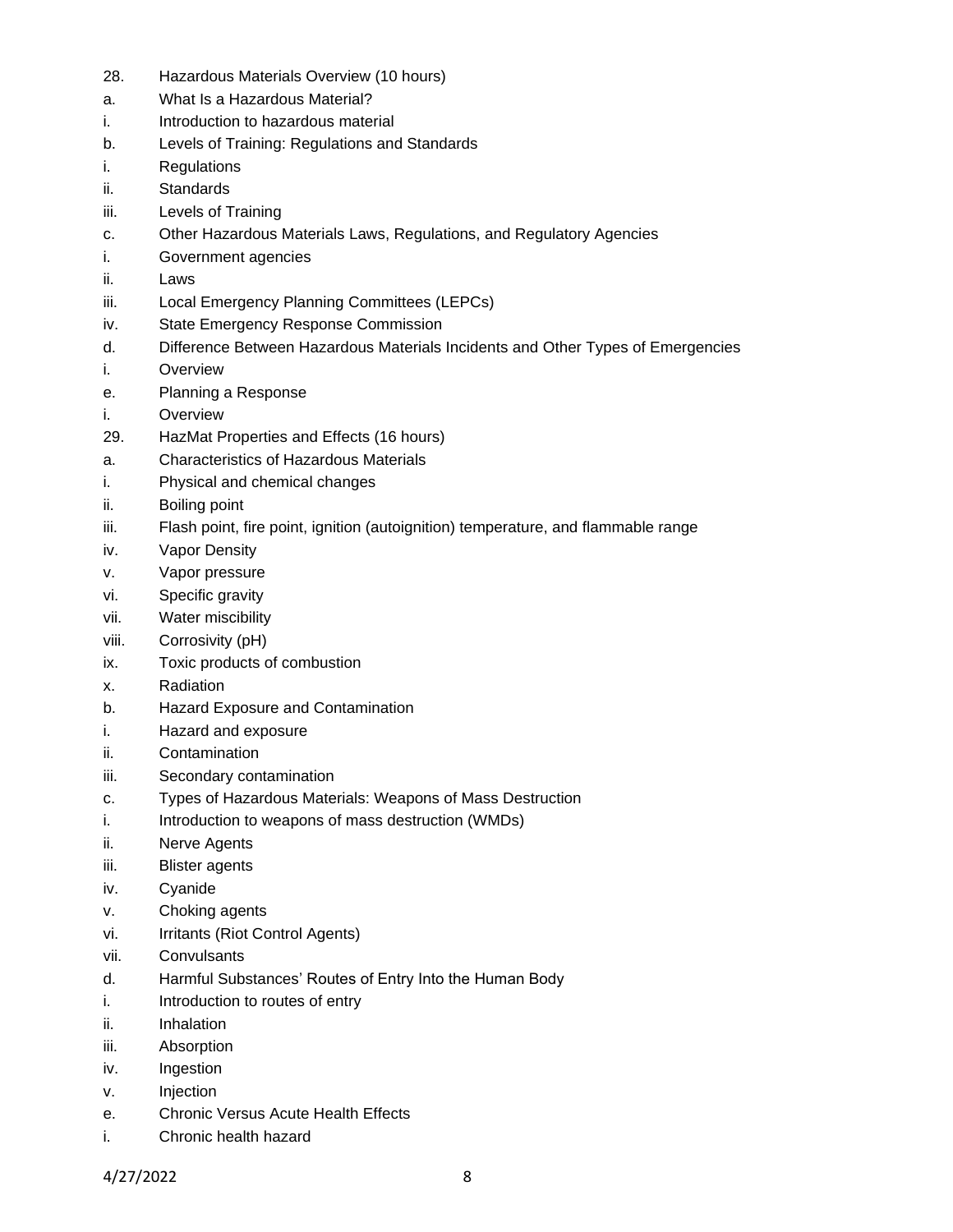- ii. Acute health effect
- f. Using the Emergency Response Guidebook
- i. Divided into four major sections
- 30. Hazardous Materials: Recognizing and Identifying the Hazards (8 Hours)
- a. Recognizing a Hazardous Materials Incident
- i. Introduction to recognizing a hazardous materials incident
- ii. Occupancy and location
- b. Containers
- i. Definition
- ii. Container Type
- iii. Container volume
- iv. Nonbulk storage vessels
- c. Transporting Hazardous Materials
- i. Introduction to transporting hazardous materials
- ii. Railroad transportation
- iii. Pipelines
- d. Facility and Transportation Markings and Colorings
- i. DOT system
- ii. Labels and placards
- iii. NFPA 704 marking system
- iv. Military hazardous material/WMD markings
- e. Other Reference Sources
- i. MSDS
- ii. CHEMTREC
- iii. NCR
- f. Radiation
- i. Recognition
- ii. Radiation Safety Officer
- iii. Type-A Packaging
- iv. Type-B Packaging
- g. Potential Terrorist Incident
- i. Chemical vs. Biological Incident
- ii. Chemical Agents
- iii. Biological agents
- iv. Radiological agents
- v. Illicit laboratories
- vi. Explosives
- vii. Indicators of Secondary Devices
- 36. Fire Prevention and Public Education (hours 8 )
- a. Fire Prevention
- i. Enactment of fire codes
- ii. Inspection and code enforcement
- iii. Public fire and life-safety education
- iv. Stop, Drop, and Roll
- v. EDITH
- vi. Smoke alarms
- vii. Residential Fire Sprinkler Systems
- viii. Selection and Use of Portable Fire Extinguishers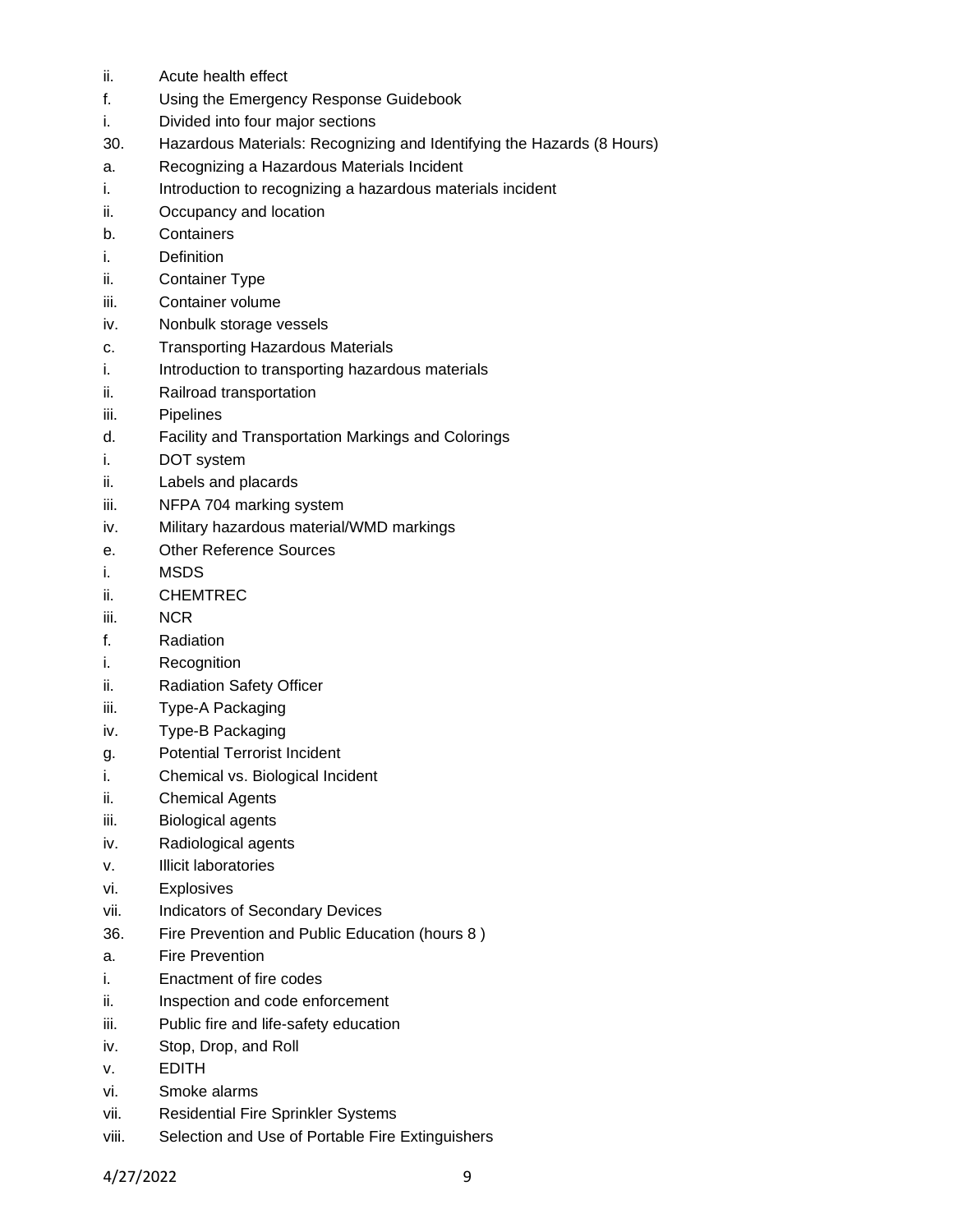- b. Fire Cause Determination
- c. Conducting a Fire Safety Survey in a Private Dwelling
- i. conducting a fire safety survey
- ii. Getting started
- iii. Outside hazards
- iv. Inside Hazards
- d. Conducting Fire Station Tour
- 37. Behavioral Health and Cancer Awareness ( (hours 10)
- a. Recognition of Behavioral Health Stressors
- i.. Post-Crisis Management and Coping Mechanisms
- ii. Recognizing and Addressing High-Risk Behaviors
- iii. Building Personal Resiliency
- iv. Building and Utilizing Peer Networks
- v. Family Support
- b. Cancer Awareness
- i. Occupational Cancer Awareness
- ii. The Role of PPE and Decontamination
- iii. Primary Prevention Measures

# **LAB CONTENT:**

- 3. Personal Protective Equipment and Self Contained Breathing Apparatus (SCBA) (80 hours)
- a. Personal Protective Equipment (PPE)
- i. PPE
- ii. Structural Fire Fighting Ensemble
- iii. Donning Personal Protective Clothing
- iv. Doffing Personal Protective Clothing
- v. Care of Personal Protective Clothing
- vi. Specialized Protective Clothing
- b. Respiratory Protection
- i. Respiratory Hazards of Fire
- ii. Other Toxic Environments
- iii. Conditions that Require Respiratory Protection
- iv. Types of Breathing Apparatus
- v. SCBA Standards and Regulations
- vi. Uses and Limitations of SCBA
- vii. Components of SCBA
- viii. Pathway of Air Through a SCBA
- ix. Skip Breathing Technique
- x. Mounting Breathing Apparatus
- xi. Donning SCBA
- xii. Safety Precautions for SCBA
- xiii. SCBA Use During Emergency Operations
- xiv. Doffing SCBA
- c. Putting it All Together: Donning the Entire PPE Ensemble
- i. Putting it All Together
- ii. SCBA Inspection and Maintenance
- d. Inspection of SCBA
- i. Operational Testing Checks the Functioning Parts of SCBA

4/27/2022 10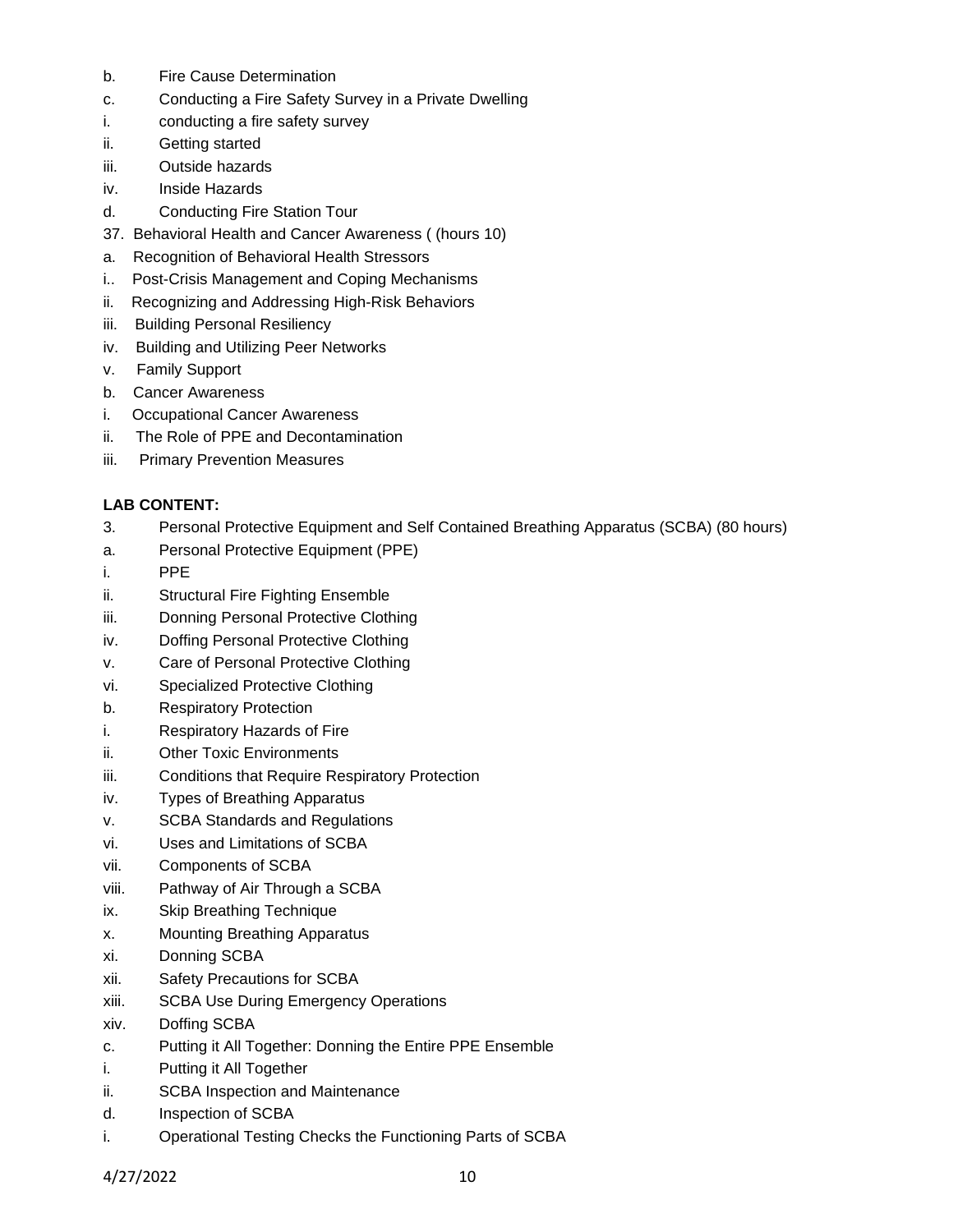- ii. Annual Inspection
- iii. Servicing SCBA Cylinders
- iv. Replacing SCBA Cylinders
- v. Cleaning and Sanitizing SCBA
- 8. Portable Fire Extinguishers (80 hours)
- a. Purposes of Fire Extinguishers
- i. Purpose and Primary Uses
- ii. Use of Portable Fire Extinguishers in Incipient Fires
- iii. Special Extinguishing Agents
- b. Classes of Fires
- i. Match Appropriate Type of Extinguisher to Type of Fire
- ii. Class A Fires
- iii. Class B Fires
- iv. Class C Fires
- v. Class D Fires
- vi. Class K Fires
- c. Classification of Fire Extinguishers
- i. Characteristics and Capabilities
- ii. Standards, Classification, and Rating System
- iii. Letters and Numbers Classification System
- iv. Standard Test Fires to Rate Effectiveness of Fire Extinguishers
- d. Labeling of Fire Extinguishers
- i. Labeling
- ii. Traditional Lettering System
- iii. Pictograph Labeling System
- e. Fire Extinguisher Placement
- i. Classifying Area Hazzards
- ii. Determining Placement
- f. Methods of Fire Extinguishment
- i. Cooling the Fuel
- ii. Cutting off the Supply of Oxygen
- iii. Interrupting the Chain Reactions
- g. Types of Extinguishing Agents
- i. Water
- ii. Dry Chemical
- iii. Carbon Dioxide
- iv. Foam
- v. Wet Chemical
- vi. Halogenated Agents
- vii. Dry Powder
- h. Fire Extinguisher Design
- i. Use of Pressure to Expel Contents
- ii. Portable Fire Extinguisher Components
- iii. Wheeled Fire Extinguishers
- i. Fire Extinguisher Characteristics
- i. Water Extinguishers
- ii. Dry Chemical Extinguishers
- iii. Carbon Dioxide Fire Extinguishers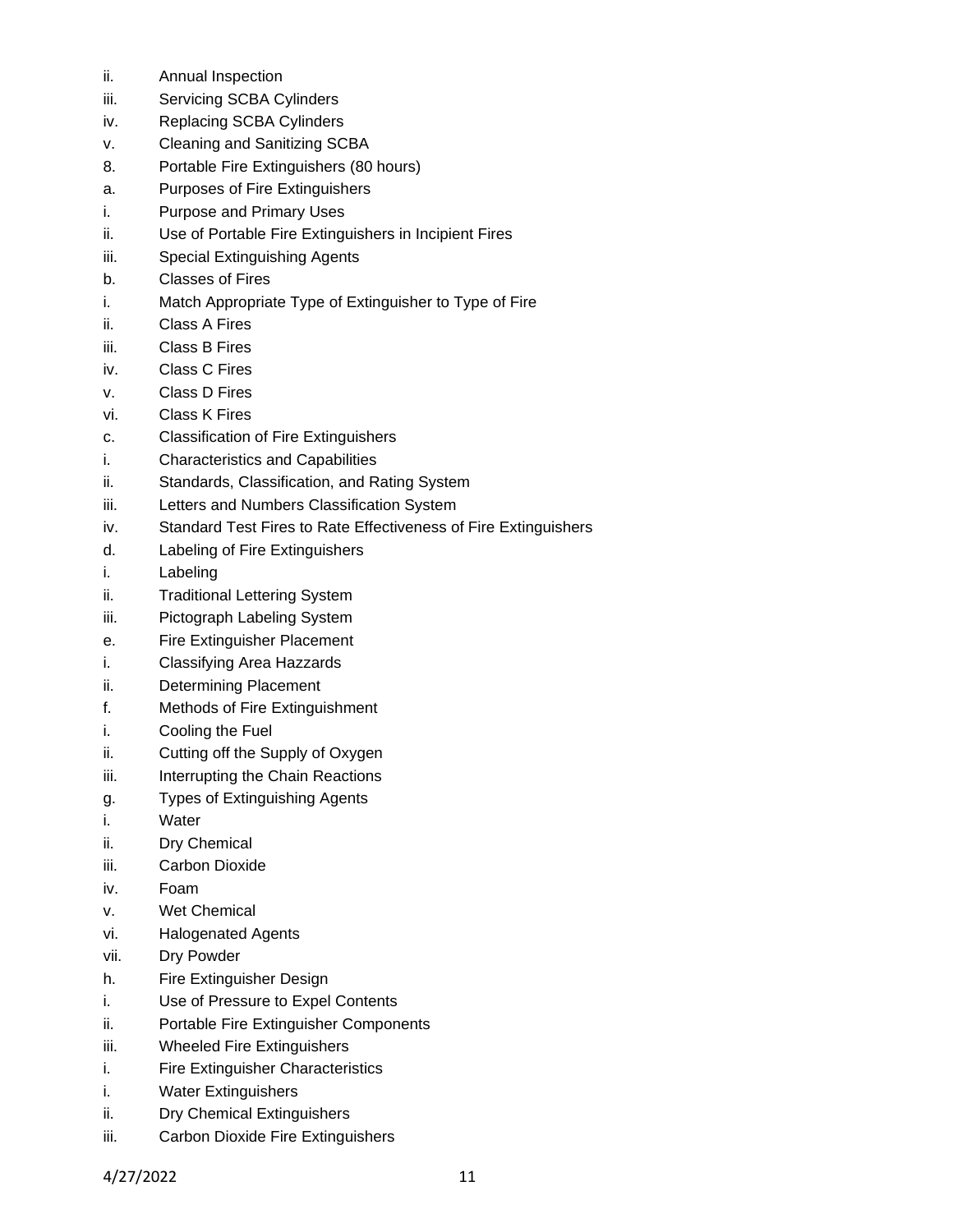- iv. Class B Foam Extinguishers
- v. Wet Chemical Extinguishers
- vi. Halogenated-Agent Extinguishers
- vii. Dry Powder Extinguishing Agents
- j. Use of Fire Extinguishers
- i. Simple to Operate
- ii. Locating a Fire Extinguisher
- iii. Selecting Proper Fire Extinguisher
- iv. Transporting a Fire Extinguisher
- v. Basic Steps of Fire Extinguisher Operation
- vi. Ensure your Personal Safety
- k. Care of Fire Extinguishers
- i. Inspection
- ii. Maintenance
- iii. Recharging
- iv. Hydrostatic Testing
- 9. Fire Fighter Tools and Equipment (80 Hours)
- a. General Considerations
- i. Hand Tools and Power Tools
- ii. Safety
- iii. Conditions of Use/ Operating Conditions
- iv. Effective Use
- b. Functions
- i. Engine or Truck Company
- ii. Rotating Tools
- iii. Pushing/ Pulling Tools
- iv. Prying/Spreading Tools
- v. Striking Tools
- vi. Cutting Tools
- vii. Multiple Function Tools
- viii. Special-Use Tools
- c. Phases of Use
- i. Process of Extinguishing a Fire
- ii. Basic Steps
- iii. Response and Size-Up
- iv. Forcible Entry
- v. Interior Fire Fighting Tools and Equipment
- vi. Search and Rescue Tools and Equipment
- vii. Rapid Intervention Tools and Equipment
- viii. Ventilation Tools and Equipment
- ix. Overhaul Tools and Equipment
- d. Tool Staging
- i. Necessary Equipment
- e. Maintenance
- i. Manufacturer's Instructions
- ii. Cleaning and Inspecting Hand Tools
- iii. Cleaning and Inspecting Power Equipment and Tools
- iv. Steps for Cleaning and Inspecting Power Tools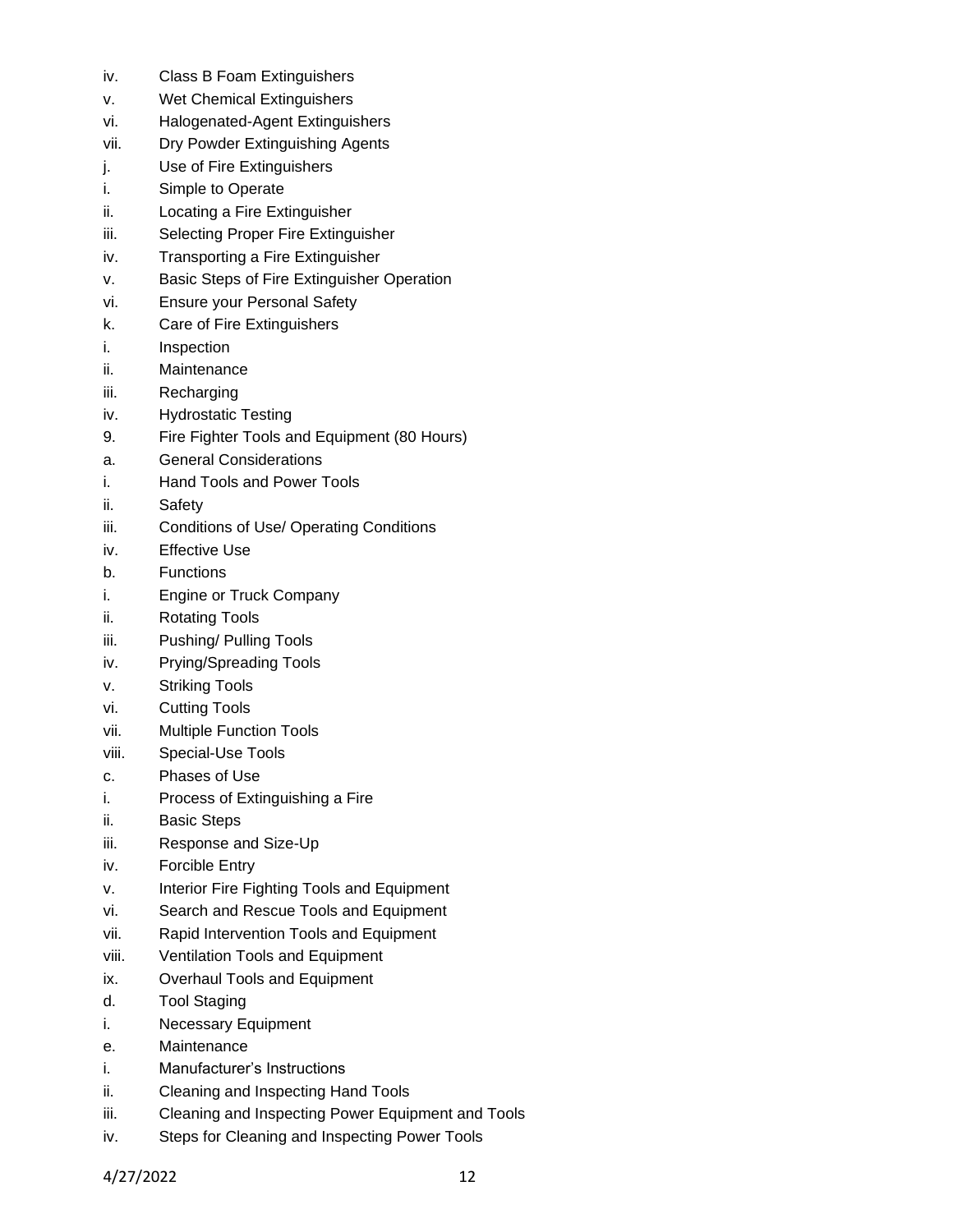- 10. Ropes and Knots ( 80 hours)
- a. Types of Rope
- i. Three primary types of rope
- ii. Life Safety Rope
- iii. Escape Rope
- iv. Utility Rope
- b. Rope Materials
- i. Natural Fibers
- ii. Synthetic Fibers
- c. Rope Construction
- i. The best choice of rope construction depends on the specific application
- ii. Twisted Rope
- iii. Braided Rope
- iv. Kernmantle Rope
- v. Dynamic and Static Rope
- vi. Dynamic and Static Kernmantle Ropes
- d. Technical Rescue Hardware
- i. Carabiner or a Snap Link
- ii. Harness
- iii. Rope Rescue
- iv. Rope Rescue Incidents
- v. Trench Rescue
- vi. Confined Space Rescue
- vii. Water Rescue
- e. Rope Maintenance
- i. Four Parts to Maintenance Formula
- ii. Care for the Rope
- iii. Clean the Rope
- iv. Inspect the Rope
- v. Store the Rope
- f. Knots
- i. Types of Knots
- ii. Tying Knots
- iii. Using knots
- iv. Terminology
- v. Safety Knot
- vi. Hitches
- vii. Loop Knots
- viii. Bends
- g. Hoisting
- i. Hoisting an Axe
- ii. Hoisting a Pike Pole
- iii. Hoisting a Ladder
- iv. Hoisting a Dry Hose Line
- v. Hoisting Other Tools and Equipment
- 11. Response and Size-Up (100 hours)
- a. Response
- i. Response Preparation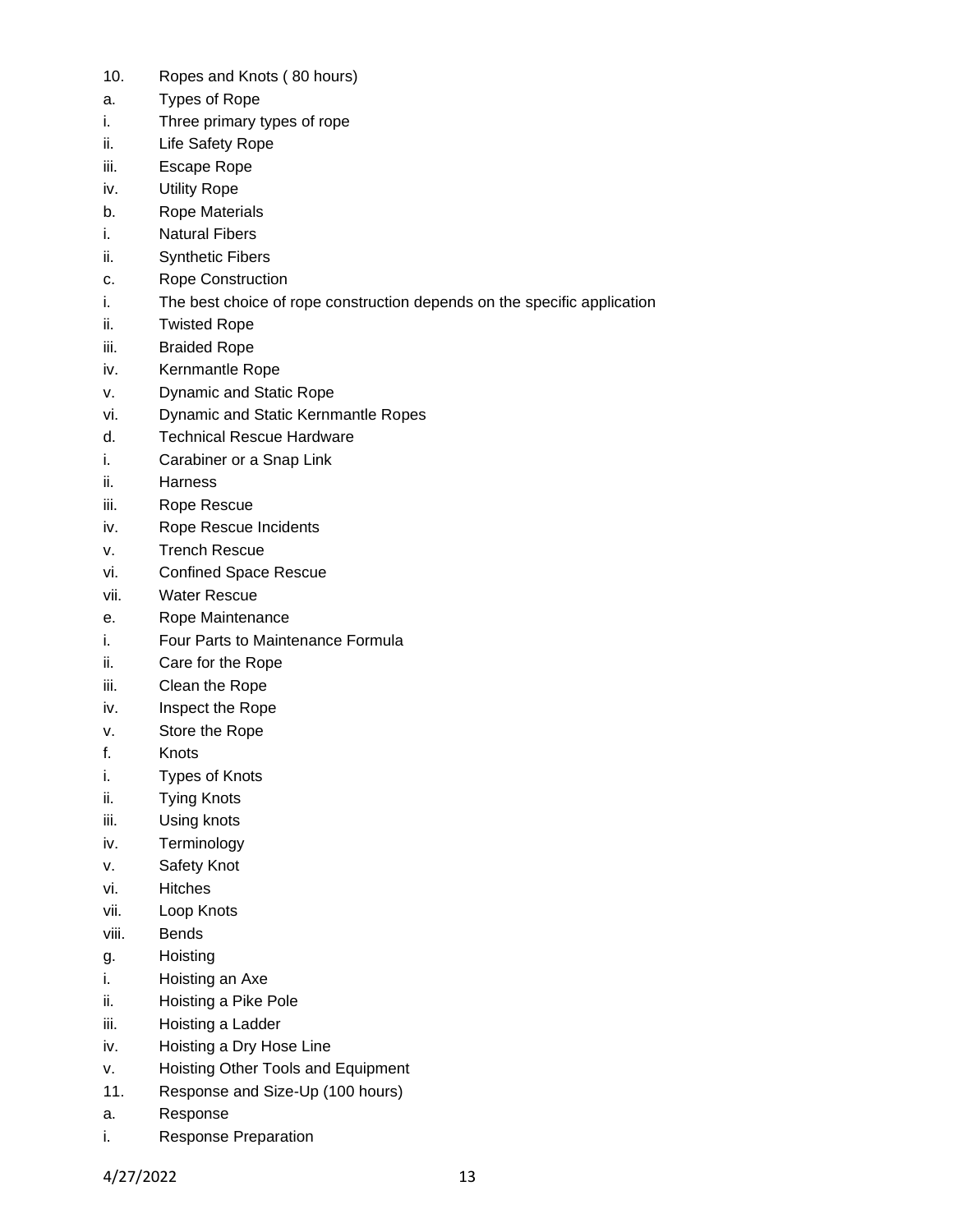- ii. Alarm Receipt
- iii. Riding the Apparatus
- iv. Emergency Response
- v. Prohibited Practices
- vi. Dismounting a Stopped Apparatus
- vii. Traffic Safety on the Scene
- b. Arrival at the Incident Scene
- i. After arriving, SOPs and the incident management system must guide all actions
- ii. Personnel Accountability System
- iii. Controlling Utilities
- c. Size-Up
- i. Definition
- ii. Managing Information
- iii. Resources
- d. Incident Action Plan
- i. Five Basic Fire-Ground Priorities
- ii. Rescue
- iii. Exposure Protection
- iv. Confinement
- v. Extinguishment
- vi. Salvage and Overhaul
- 12. Forcible Entry (80 Hours)
- a. Forcible Entry Situations
- i. Required at emergency incidents where time is a critical factor
- ii. Point of Entry and Method to be Used
- iii. "Try Before You Pry"
- b. Forcible Entry Tools
- i. General Tool Safety
- ii. General Carrying Tips
- iii. General Maintenance Tips
- iv. Types of Forcible Entry Tools
- c. Doors
- i. Basic Door Construction
- ii. Construction Material
- iii. Types of Doors
- d. Windows
- i. Windows
- ii. Safety
- iii. Glass Construction
- iv. Frame Designs
- e. Locks
- i. Parts of a Door Lock
- ii. Parts of a Padlock
- iii. Safety
- iv. Types of Locks
- v. Forcing Entry through Security Gates and Windows
- f. Breaching Walls and Floors
- i. Last Resort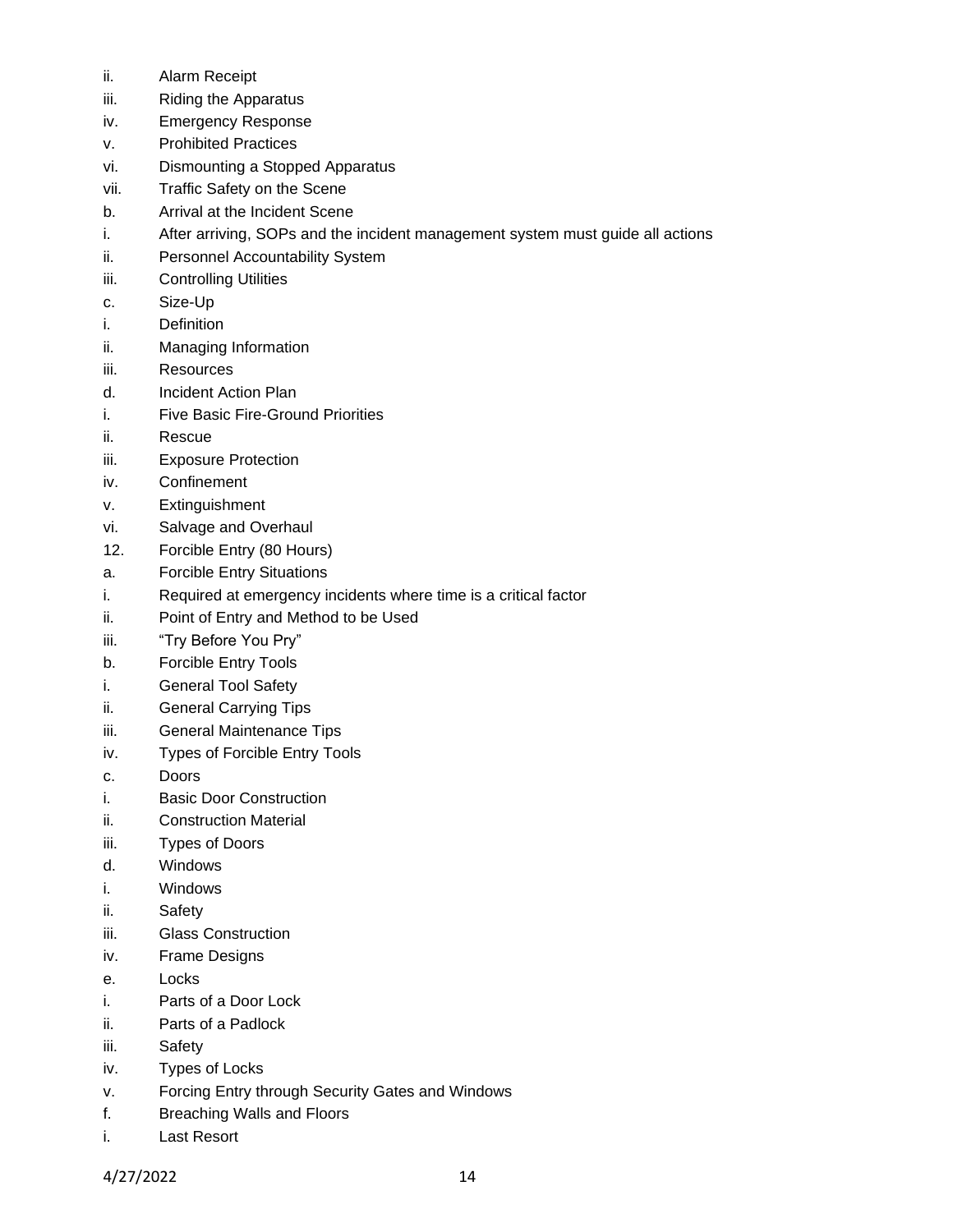- ii. Load Bearing/Non-Load Bearing Walls
- iii. Exterior Walls
- iv. Interior Walls
- v. Floors
- vi. Vehicle Entry
- g. Systematic Forcible Entry
- i. Issues that Need to be Evaluated Before Taking Action
- h. Forcible Entry and Salvage
- i. Before Entry
- ii. After Entry
- 13. Ladders (20 hours)
- a. Functions of a Ladder
- i. Primary Functions
- ii. Secondary Functions
- b. Ladder Construction
- i. Basic Ladder Components
- ii. Beams
- iii. Rail
- iv. Truss Block
- v. Rung
- vi. Tie Rod
- vii. Tip
- viii. Butt
- ix. Butt Spurs
- x. Butt Plate
- xi. Roof Hooks
- xii. Heat Sensor Label
- xiii. Protection Plates
- xiv. Extension Ladder Components
- c. Types of Ladders
- i. Aerial Apparatus
- ii. Portable Ladders
- d. Inspection, Maintenance, and Service Testing of Portable Ladders
- i. Inspection
- ii. Maintenance
- iii. Cleaning
- iv. Service Testing
- e. Ladder Safety
- i. Hazards
- ii. Standards Procedure and Manufacturer's Recommendations
- iii. General Safety Requirements
- iv. Lifting and Moving Ladders
- v. Placement of Ground Ladders
- vi. Working on a Ladder
- vii. Rescue Operations
- viii. Ladder Damage
- f. Using Portable Ladders
- i. Ladder Selection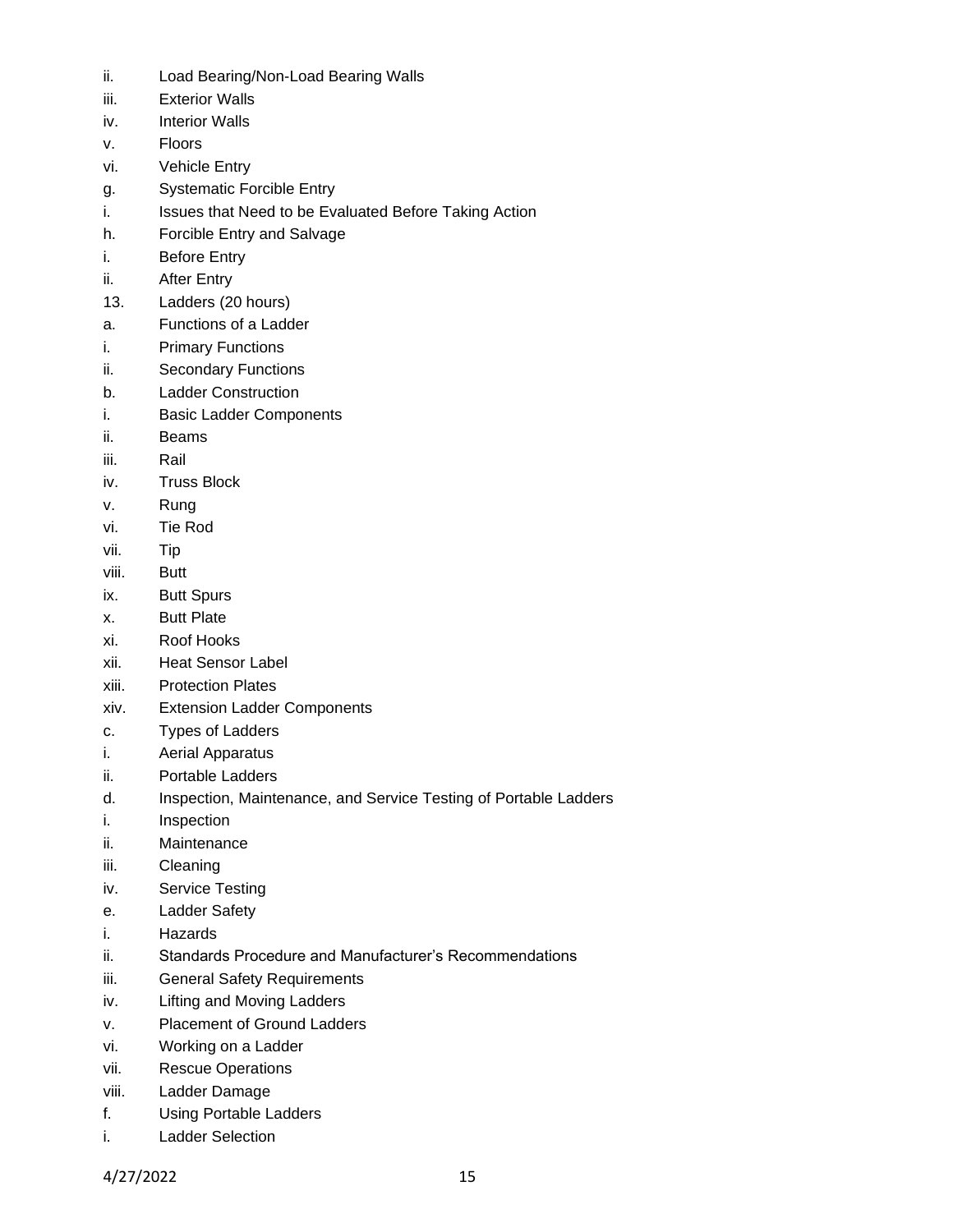- ii. Removing Ladders from Apparatus
- iii. Lifting Ladders
- iv. Carrying Ladders
- v. Placing Ladders
- vi. Raising Ladders
- vii. Securing Ladders
- viii. Climbing Ladders
- ix. Dismounting Ladders
- x. Working from Ladders
- xi. Placing Roof Ladders
- g. Inspect a Chimney
- i. General Safety Rules for Practicing Skills
- 14. Search and Rescue
- a. Search and Rescue Operations
- i. Coordinating Search and Rescue Operations with Fire Suppression
- ii. Search and Rescue Size-Up
- iii. Search Coordination
- iv. Search Priorities
- b. Primary Search
- i. Types of Searches
- ii. Primary Search
- c. Search Techniques
- i. Standard Search Techniques
- ii. Radio
- iii. Search Patterns
- iv. Thermal Imaging Devices
- v. Search Ropes
- vi. Officer-Led Search
- vii. Vent-Entry-Search
- viii. Conducting a Primary Search
- ix. Secondary Search
- d. Search Safety
- i. Risk Management
- ii. Search and Rescue Equipment
- iii. Methods to Determine Whether an Area is Tenable
- e. Rescue Techniques
- i. Shelter-in-Place
- ii. Exit Assist
- iii. Simple Victim Carries
- iv. Emergency Drags
- v. Assisting a Person Down a Ground Ladder
- vi. Removal of Victims by Ladders
- 16. Water Supply
- a. Rural Water Supplies
- i. Wells or Cisterns
- ii. No Fire Hydrants
- iii. Static Sources of Water
- iv. Mobile Water Supply Apparatus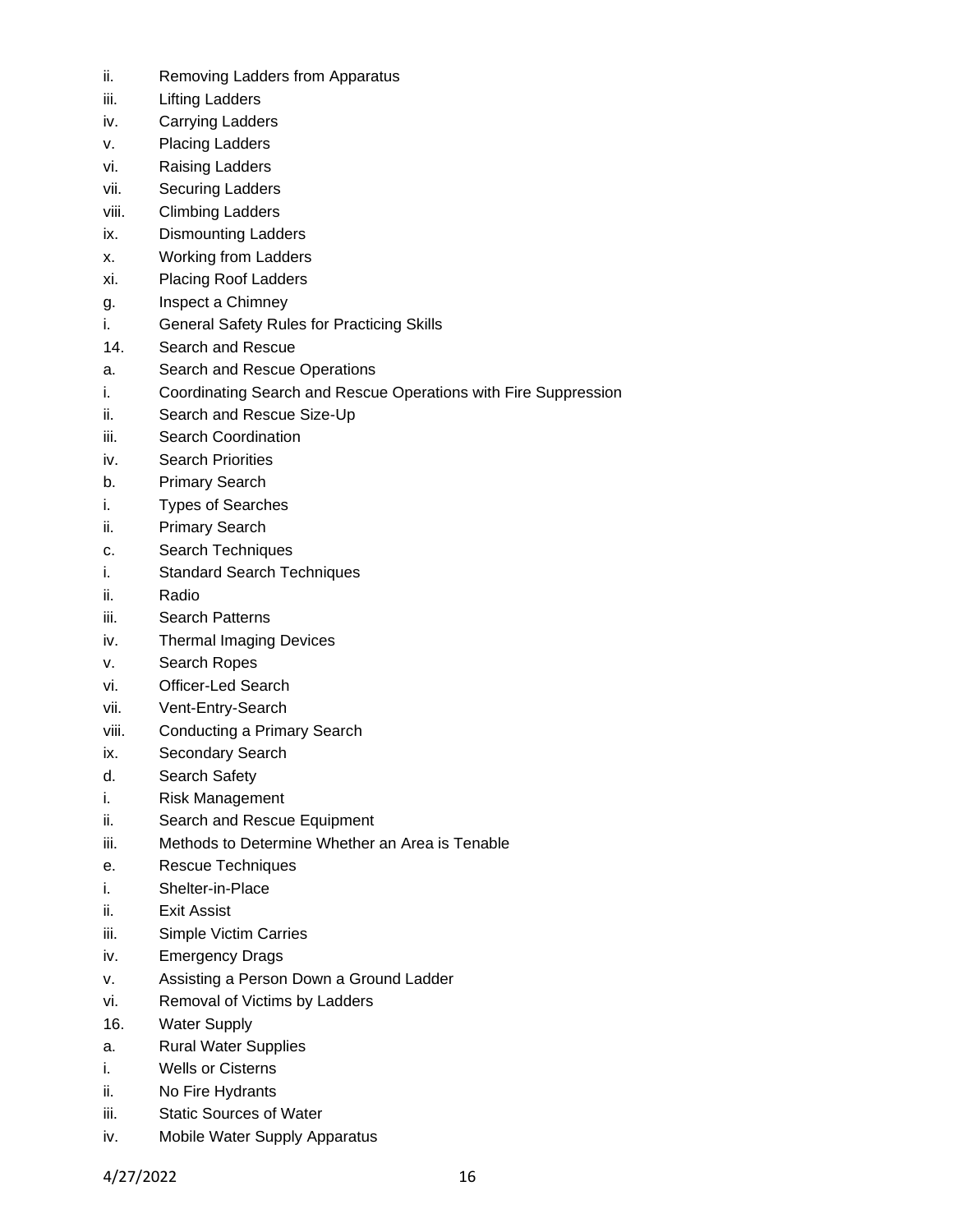- v. Portable Tanks
- vi. Tanker Shuttles
- b. Municipal Water Systems
- i. Systems
- ii. Water Sources
- iii. Water Treatment Facilities
- iv. Water Distribution System
- c. Types of Fire Hydrants
- i. Wet-Barrel Hydrants
- ii. Dry-Barrel Hydrants
- d. Fire Hydrant Locations
- i. Located according to local standards and nationally recommended practices
- ii. Placed a certain distance apart
- iii. Requirements
- e. Fire Hydrant Operation
- i. Department Procedure
- ii. Standard Operating Procedure (SPOs)
- iii. Shutting Down a Hydrant
- f. Maintaining Fire Hydrants
- i. Inspecting Fire Hydrants
- ii. Testing Fire Hydrants
- g. Fire Hydraulics
- i. Fire Hydraulics
- ii. Flow
- iii. Pressure
- iv. Friction
- v. Elevation
- vi. Water Hammer
- h. Fire Hoses
- i. Supply Hoses or Attack Hoses
- ii. Sizes
- iii. Hose Construction
- iv. Hose Couplings
- v. Attack Hose
- vi. Supply Hose Use
- i. Hose Care, Maintenance, and Inspection
- i. Factors that Cause Damage
- ii. Mechanical Damage
- iii. Heat and Cold
- iv. Chemicals
- v. Mildew
- vi. Cleaning Hoses
- vii. Hose Inspection
- j. Hose Appliances
- i. Wye
- ii. Water Thief
- iii. Siamese Connection
- iv. Adapters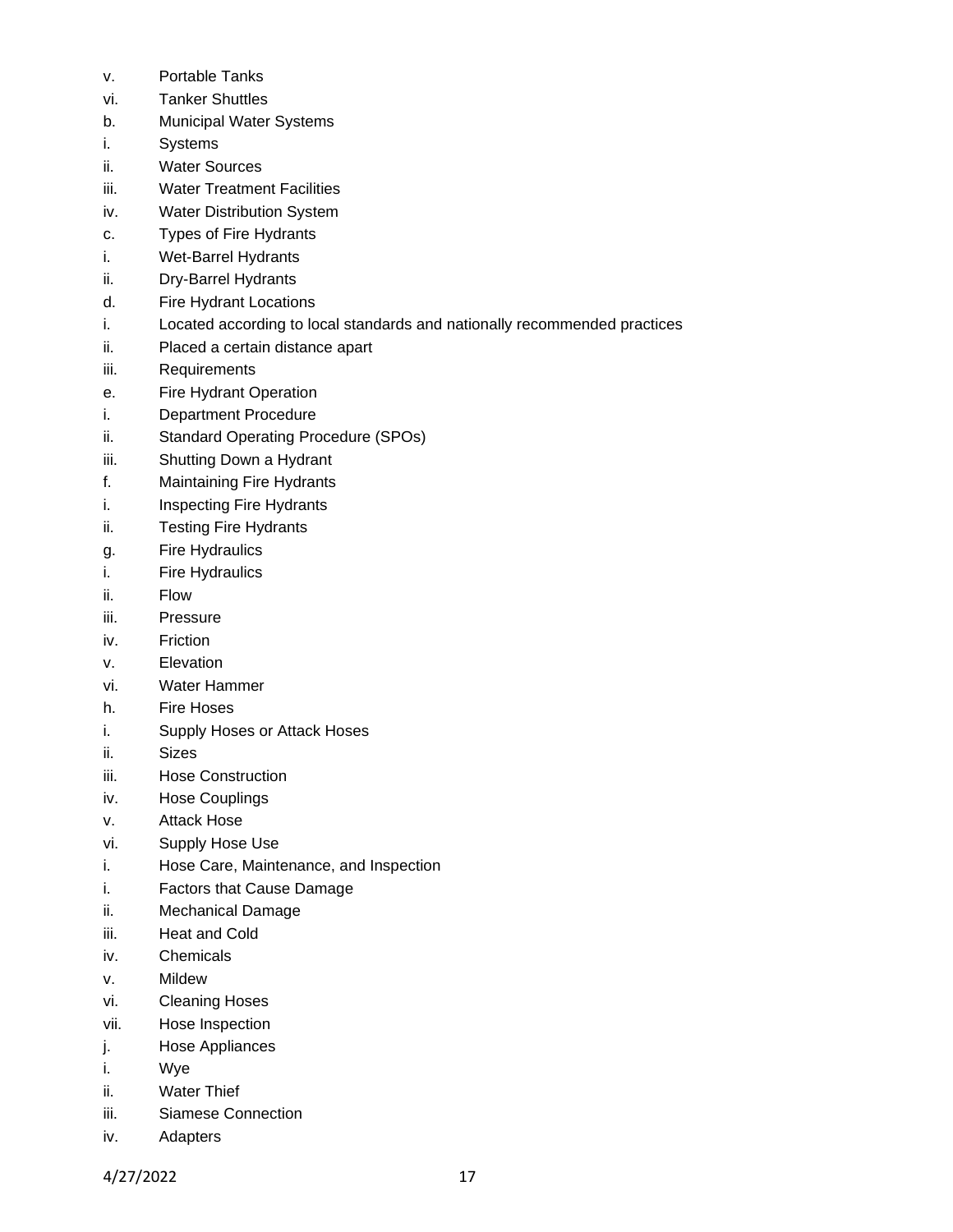- v. Reducer
- vi. Hose Jacket
- vii. Hose Roller
- viii. Hose Clamp
- ix. Valves
- k. Hose Rolls
- i. Transportation
- ii. Ways to Roll Hose
- l. Fire Hose Evolutions
- i. Supply Line Operations
- ii. Loading Supply Hose
- iii. Connecting a fire department engine to a water supply
- iv. Supply Hose Carries and Advances
- v. Connecting Supply Hose Lines to Standpipe and Sprinkler Systems
- vi. Replacing a Defective Section of Hose
- vii. Draining and Picking Up Hose
- viii. Unloading Hose
- 17. Fire Attack and Foam
- a. Attack Hose
- i. Intro to Attack Hoses
- ii. Sizes of Attack Lines
- b. Attack Line Evolutions
- i. Definition
- ii. Pre-connected Attack Lines
- iii. Wyed lines
- iv. Advancing Attack Lines
- v. Extending an Attack Line
- vi. Advancing an Attack Line from a Standpipe Outlet
- vii. Replacing a Defective Section of Hose
- c. Nozzles
- i. Purpose
- ii. Classifications
- iii. Nozzle Shut-offs
- iv. Smooth-bore nozzles
- v. Fog-Stream Nozzles
- vi. Other Types of Nozzles
- vii. Nozzle Maintenance and Inspection
- d. Foam
- i. Intro to Foam
- ii. Foam Classifications
- iii. Foam Concentrates
- iv. Foam Equipment
- v. Foam Application
- vi. Foam Application Techniques
- vii. Back-up Resources
- viii. Foam Apparatus
- 18. Fire Fighter Survival
- a. Risk–Benefit Analysis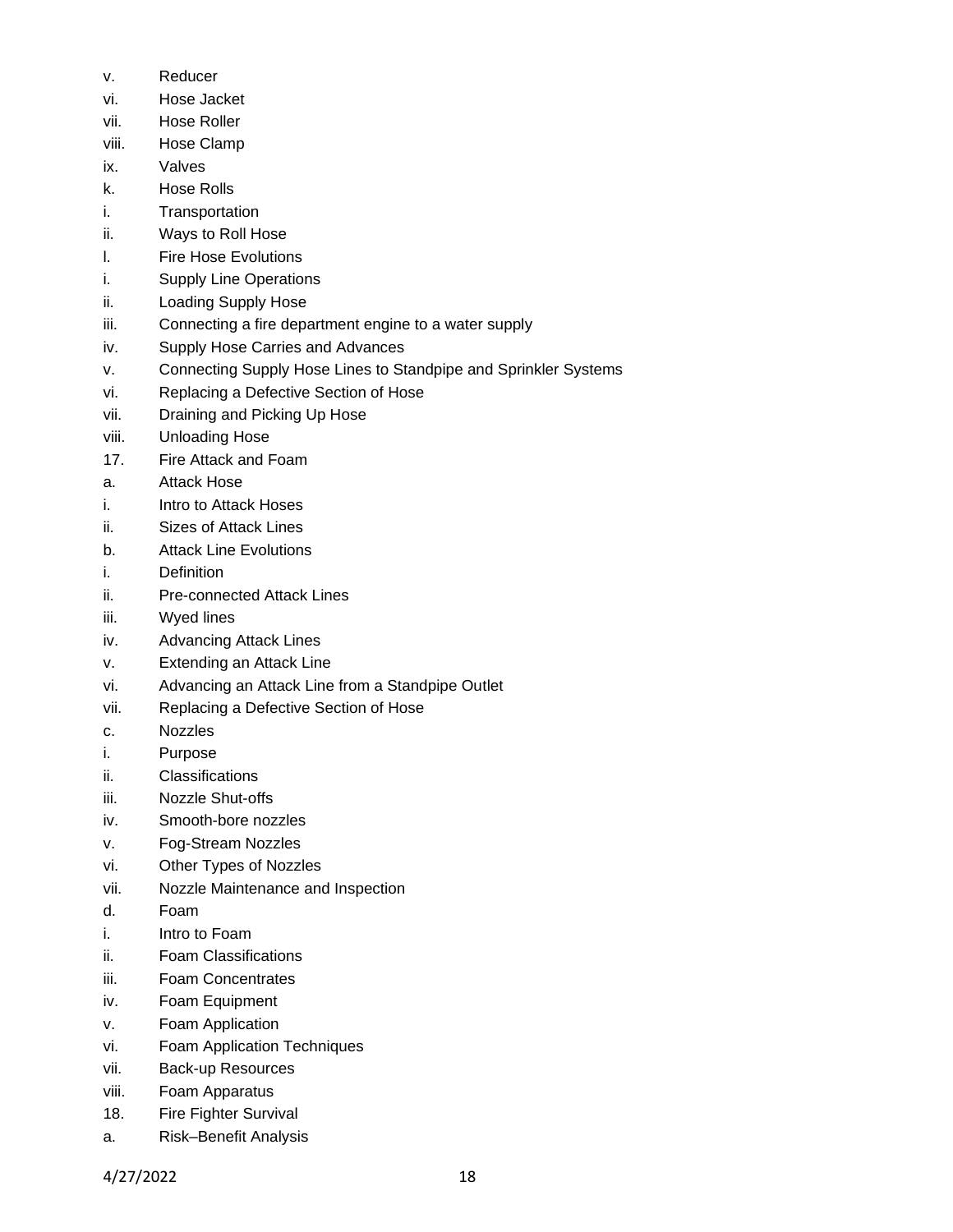- i. Introduction to Risk-Benefit Analysis
- b. Hazard Indicators
- i. Introduction to Hazard Indicators
- c. Safe Operating Procedures
- i. Rules of Engagement for Fire Fighter Survival
- ii. Team Integrity
- iii. Personnel Accountability System
- iv. Emergency Communications Procedures
- v. Initiating a Mayday
- vi. Rapid Intervention Company/Crew
- d. Fire Fighter Survival Procedures
- i. Safety
- ii. Maintaining Orientation
- e. Self-Rescue
- i. Techniques
- f. Safe Locations
- g. Air Management
- h. Rescuing a Downed Fire Fighter
- i. Rescue Techniques and Considerations
- i. Rehabilitation
- i. Purpose
- ii. Personnel Accountability System
- j. Counseling and Critical Incident Stress
- i. Fire fighters are often exposed to very stressful situations
- ii. Normal Coping Mechanisms
- iii. Negative Reactions to Critical Incidents
- iv. Reactions
- v. Counseling and Critical Incident Stress Management (CISM)
- 19. Salvage and Overhaul
- a. Lighting
- i. Lighting
- ii. Safety Principles and Practices
- iii. Lighting Equipment
- iv. Battery-Powered Lights
- v. Electrical Generators
- vi. Lighting Methods
- vii. Cleaning and Maintenance
- b. Salvage Overview
- i. Salvage
- ii. Safety
- iii. Salvage Tools
- c. Using Salvage Techniques to Prevent Water Damage
- i. Best way to prevent water damage is to limit water application
- ii. Deactivating Sprinklers
- iii. Removing Water
- d. Using Salvage Techniques to Limit Smoke and Heat Damage
- i. Limiting smoke and heat damage
- ii. Salvage Covers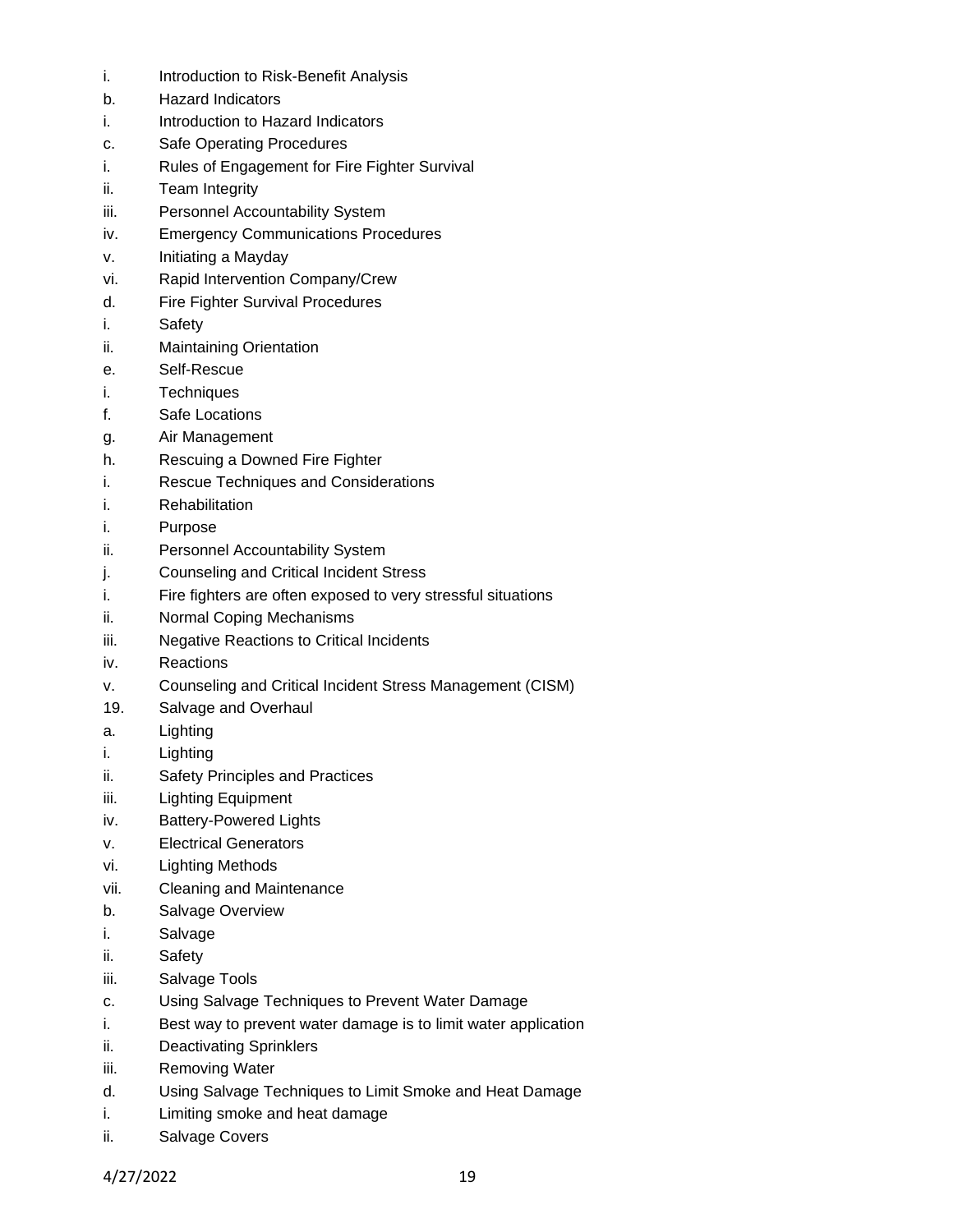- iii. Salvage Cover Maintenance
- iv. Floor Runners
- v. Other Salvage Operations
- e. Overhaul Overview
- i. Overhaul
- ii. Safety Considerations During Overhaul
- iii. Coordinating Overhaul with Fire Investigators
- iv. Where to Overhaul
- f. Overhaul Techniques
- i. Overhaul Techniques
- ii. Overhaul Tools
- iii. Opening walls and ceilings
- 20. Fire Fighter Rehabilitation
- a. Emergency Incident Rehabilitation
- b. Factors, Cause, and Need for Rehabilitation
- i. Stresses of firefighting
- ii. Personal protective equipment (PPE)
- iii. Dehydration
- iv. Energy consumption
- v. Tolerance for stress
- vi. Rehabilitation allows the fire fighter to rest and recover from fatigue and stress
- c. Types of Incidents Affecting Fire Fighter Rehabilitation
- i. Rehabilitation should be addressed at all incidents
- ii. Extended fire incidents
- iii. Other types of incidents requiring rehabilitation
- d. How Does Rehabilitation Work
- i. Model of rehabilitation consists of seven parts
- ii. Relief from climatic conditions
- iii. Rest and recovery
- iv. Active or Passive Cooling and Warming
- v. Rehydration and calorie replacement
- vi. Medical monitoring
- vii. Member accountability
- viii. Release and reassignment
- e. Personal Responsibility in Rehabilitation
- i. Safety
- ii. Personal Limits
- iii. Participation in Rehabilitation
- 21. Wildland and Ground Fires
- a. Wildland and Ground Fires and the Fire Triangle
- i. Fire Triangle: Fuel, Oxygen, and Heat
- ii. Fuel
- iii. Other fuel characteristics
- iv. Oxygen
- v. Heat
- b. Other Factors that Affect Wildland Fires
- i. Weather
- ii. Topography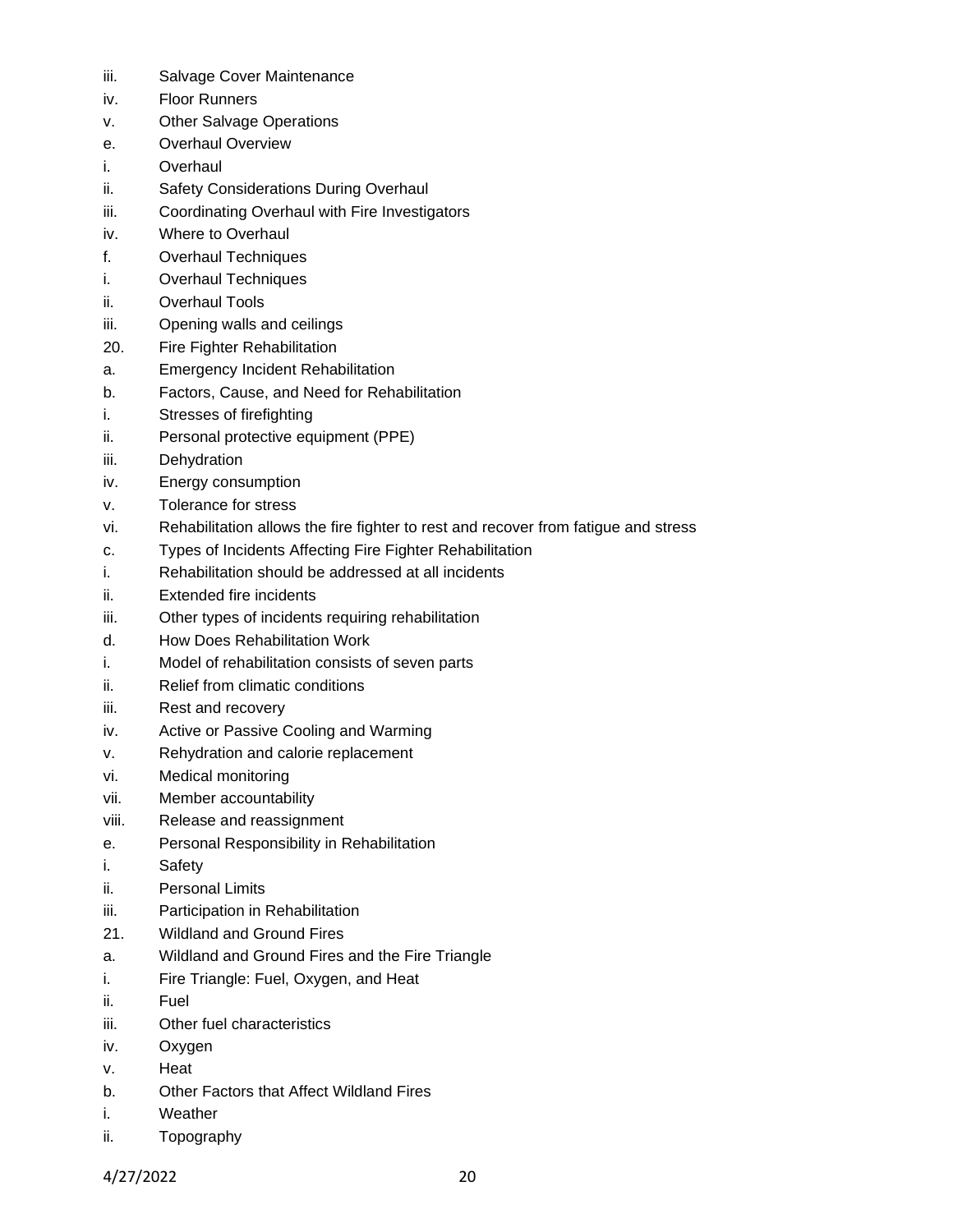- c. Extinguishing Wildland Fires
- i. Anatomy of a wildland fire
- ii. Methods of extinguishment
- iii. Types of attack
- d. Priorities of Attack
- i. Incident Commander
- ii. Fire Apparatus Used for Wildland Fires
- iii. Safety in wildland firefighting
- iv. PPE
- v. Fire Shelters
- e. The Challenge of the Wildland–Urban Interface
- i. Problem of Mixing of Wildlands and Developed Areas
- ii. Wildland-Urban Interface
- iii. Efforts geared at reducing loss from wildland fires needs to be directed at prevention
- f. Wildland Fire Safety
- i. Ten standard Fire Fighting Orders
- 22. Fire Suppression
- a. Offensive versus Defensive Operations
- i. Introduction to offensive versus defensive operations
- ii. Command Considerations
- b. Operating Hose Lines
- i. Introduction to operating hose lines
- ii. Fire streams
- iii. Interior fire attack
- iv. Large handlines
- v. Master stream devices
- c. Protecting Exposures
- i. Preventing fire spread
- d. Ventilation
- e. Specific Fire-Ground Operations
- i. Concealed-space fires
- ii. Basement fires
- iii. Fires above ground level
- iv. Fires in large buildings
- v. Fires in buildings during construction, renovation, or demolition
- vi. Fires in lumberyards
- vii. Fires in stacked or piled materials
- viii. Trash container and rubbish fires
- ix. Confined spaces
- f. Vehicle Fires
- i. Attacking vehicle fires
- ii. Alternative-fuel vehicles
- iii. Fire in the passenger area
- iv. Fire in the engine compartment
- v. Overhauling vehicle fires
- g. Flammable-Liquid Fires
- i. Introduction to Flammable-Liquid Fires
- ii. Hazards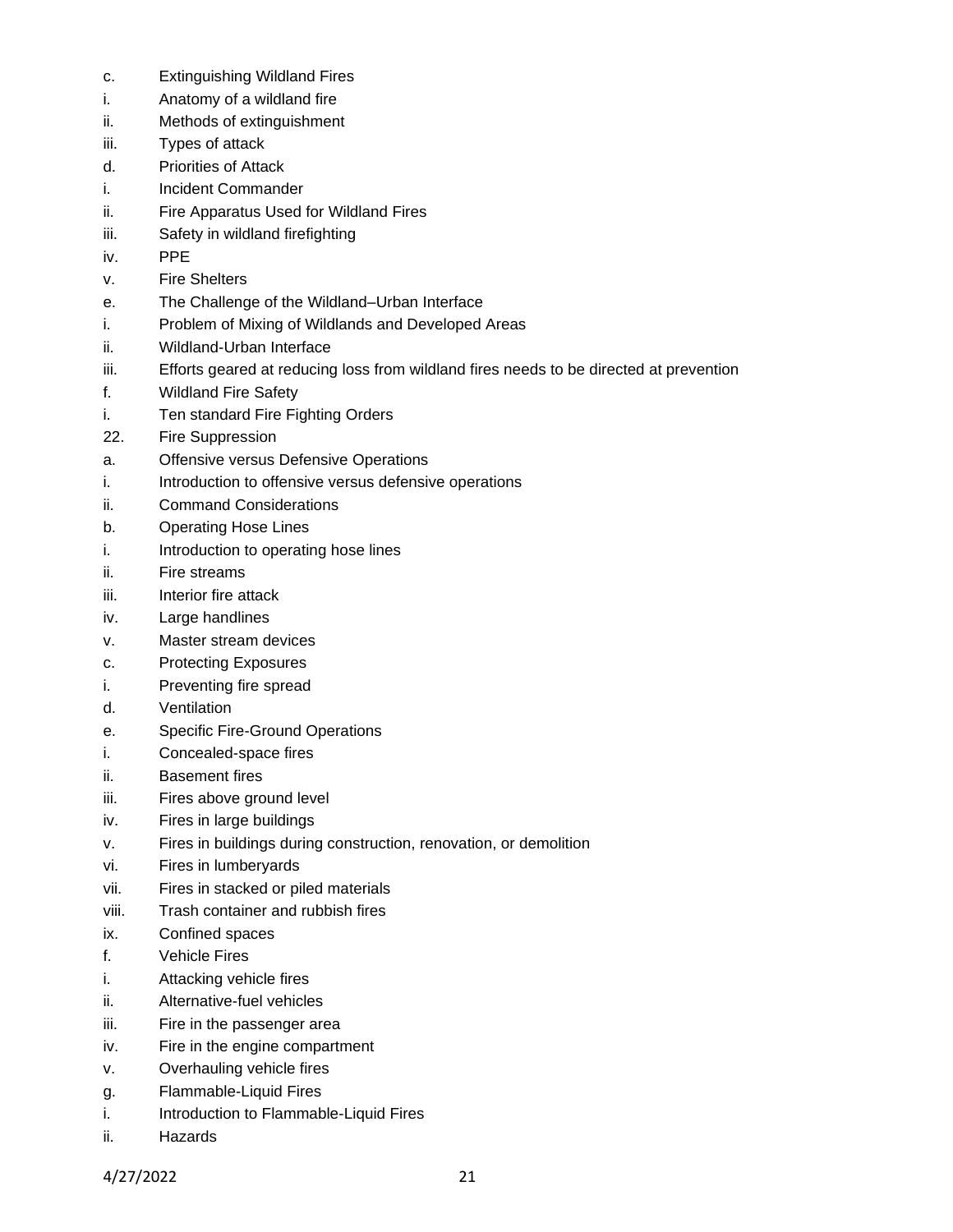- iii. Suppression
- 23. Pre-incident Planning
- a. Pre-incident Plan
- i. Overview
- ii. Target Hazards
- iii. Developing a Pre-incident Plan
- b. Conducting a Pre-incident Survey
- i. Introduction to conducting a pre-incident survey
- ii. Pre-incident planning for response and access
- iii. Pre-incident planning for scene size-up
- c. Tactical Information
- i. Considerations for water supply
- ii. Utilities
- iii. Pre-incident Planning for Search and Rescue
- iv. Pre-incident Planning for Forcible Entry
- v. Pre-incident Planning for Ladder Placement
- vi. Pre-incident Planning for Ventilation
- d. Occupancy Considerations
- i. High-rise buildings
- ii. Assembly occupancies
- iii. Healthcare facilities
- iv. Detention and correctional facilities
- v. Residential occupancies
- e. Locations Requiring Special Considerations
- i. Introduction to locations requiring special considerations
- ii. Special hazards
- 24. Fire and Emergency Medical Care
- a. Overview
- b. The Importance of EMS to the Fire Service and the Community
- i. Introduction to the importance of EMS to the fire service and the community
- c. Levels of Service
- i. BLS (Basic Life Saving)
- ii. ALS (Advanced Life Saving)
- d. Training
- i. BLS training
- ii. ALS
- iii. Training Agencies
- iv. Continuing medical education (CME)
- e. EMS Delivery Systems
- i. Introduction to EMS delivery systems
- ii. Types of systems
- iii. Operational considerations
- f. Interactions
- i. Patients
- ii. Medical Director
- iii. Hospital Personnel
- g. Confidentiality
- i. EMS providers are subject to the provisions of the HIPAA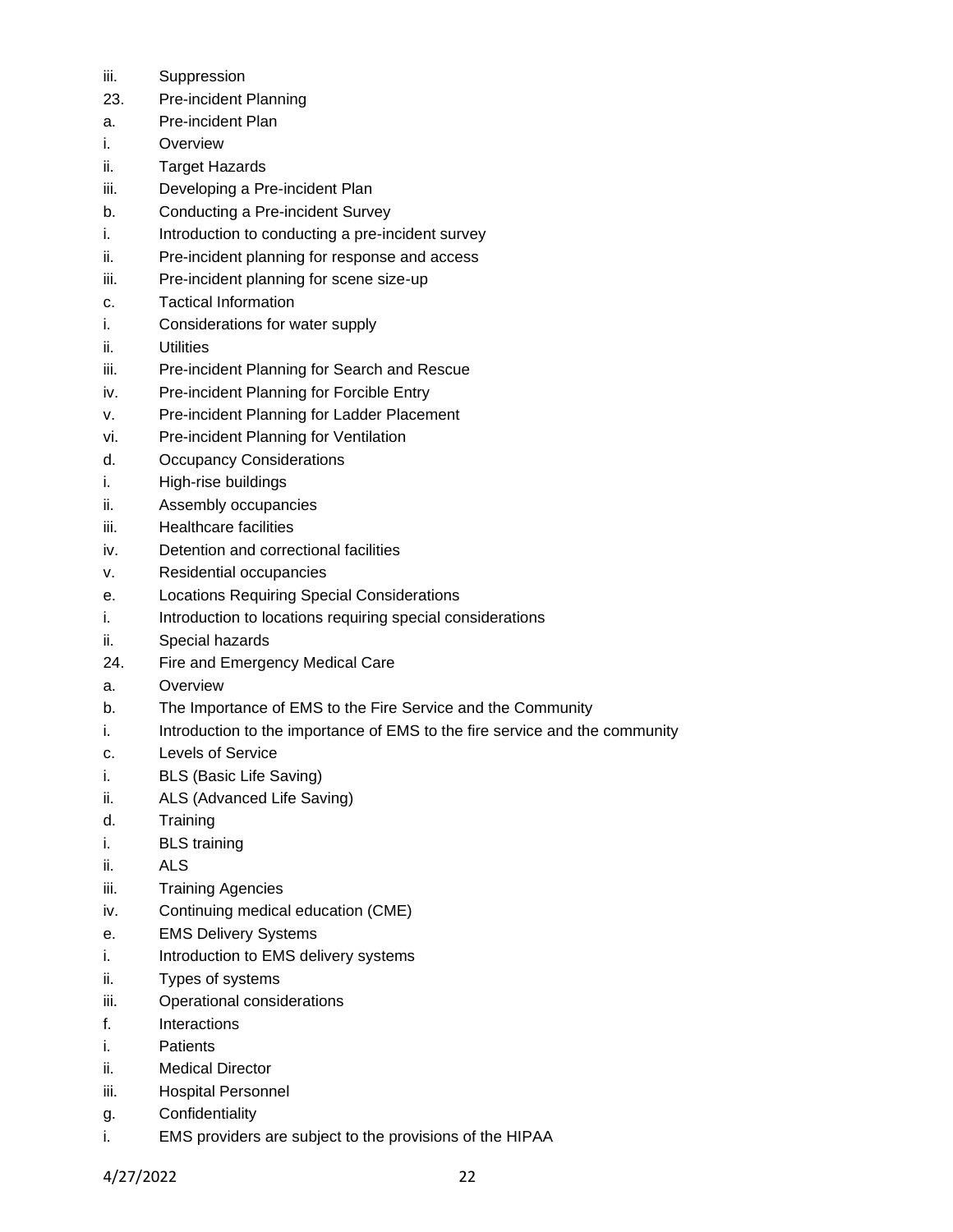- ii. Protecting the privacy of the people you serve is an ethical responsibility
- 25. Emergency Medical Care
- a. Infectious Diseases and Standard Precautions
- i. Introduction to infection control
- ii. Bloodborne pathogens
- iii. Airborne pathogens
- iv. Direct Contact
- v. Standard precautions
- vi. Immunizations
- b. Airway Management
- i. Airway care and rescue breathing
- ii. Anatomy and function of the respiratory system
- iii. "A" is for airway
- iv. Correct the blocked airway
- v. Check for fluids, foreign bodies, or dentures
- vi. Correct the airway using finger sweeps or suction
- vii. Suctioning
- viii. Maintain the airway
- ix. Recovery position
- x. Airway Adjuncts
- xi. "B" is for breathing
- xii. Check breathing
- xiii. Correct the breathing
- xiv. Performing rescue breathing on children and infants
- xv. Foreign-body airway obstruction
- xvi. Types of Airway Obstruction
- xvii. Management of foreign-Body Airway Obstructions
- xviii. Oxygen administration
- xix. Special considerations
- c. Anatomy and Function of the Circulatory System
- i. Anatomy
- ii. Components of CPR
- iii. The cardiac chain of survival
- iv. When to start CPR
- v. When to stop CPR
- vi. External cardiac compression
- vii. Adult CPR
- viii. Infant CPR
- ix. One-Rescuer and Two-Rescuer Child CPR
- x. Signs of Effective CPR
- xi. Complications of CPR
- d. Creating Sufficient Space for CPR
- i. Fire fighters may frequently be alone with a victim in cardiac arrest
- e. Early Defibrillation by Fire Fighters
- i. Heart Disease
- f. Bleeding and Shock
- i. Standard precautions and soft-tissue injuries
- ii. Parts and Function of the Circulatory System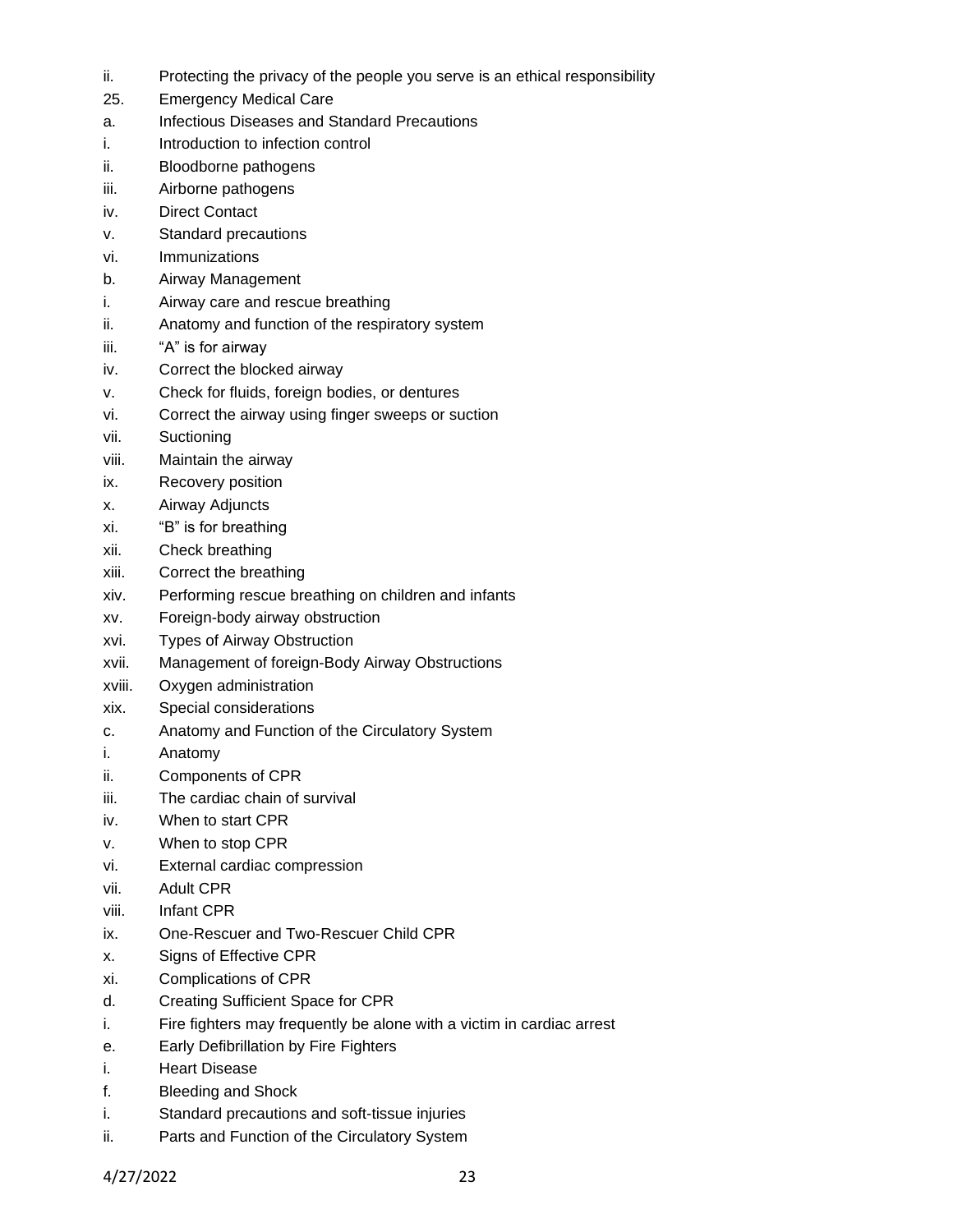- iii. Shock
- g. Bleeding
- i. Controlling external blood loss
- ii. Standard Precautions and bleeding control
- h. Wounds
- i. Closed Wounds
- ii. Open Wounds
- iii. Principles of wound treatment
- iv. Dressing and Bandaging Wounds
- i. Burns
- i. Skin is a Barrier
- ii. Burn depth
- iii. Extent of burns
- iv. Cause or type of burns
- j. Injuries to the Spine
- i. Introduction to injuries to the spine
- ii. Stabilizing the cervical spine
- k. Triage
- i. Triage
- ii. Triage Priorities
- l. Violent Situations
- i. Introduction to violent situations
- ii. Behavioral emergencies
- 26. Vehicle Rescue and Extrication
- a. Types of Vehicles
- i. Conventional vehicles
- ii. Alternative-powered vehicles
- iii. Electric-powered vehicles
- iv. Hybrid vehicles
- b. Vehicle Anatomy
- i. Parts of a Motor Vehicle
- ii. Motor Vehicle Frames
- c. Alternative-Powered Vehicles
- i. Alternative-powered vehicles
- ii. Blended Liquid Fuel-Powered Vehicles
- iii. Compressed gas-powered vehicles
- iv. Hybrid and electric vehicles
- v. Fuel cell-powered vehicles
- d. Responding to the Scene
- i. The first step in the extrication process is response
- e. Arrival and Size-Up
- i. Traffic Hazards
- ii. Fire Hazards
- iii. Electrical Hazards
- iv. Other Hazards
- f. Stabilization of the Scene
- i. Traffic Hazards
- ii. Fire Hazards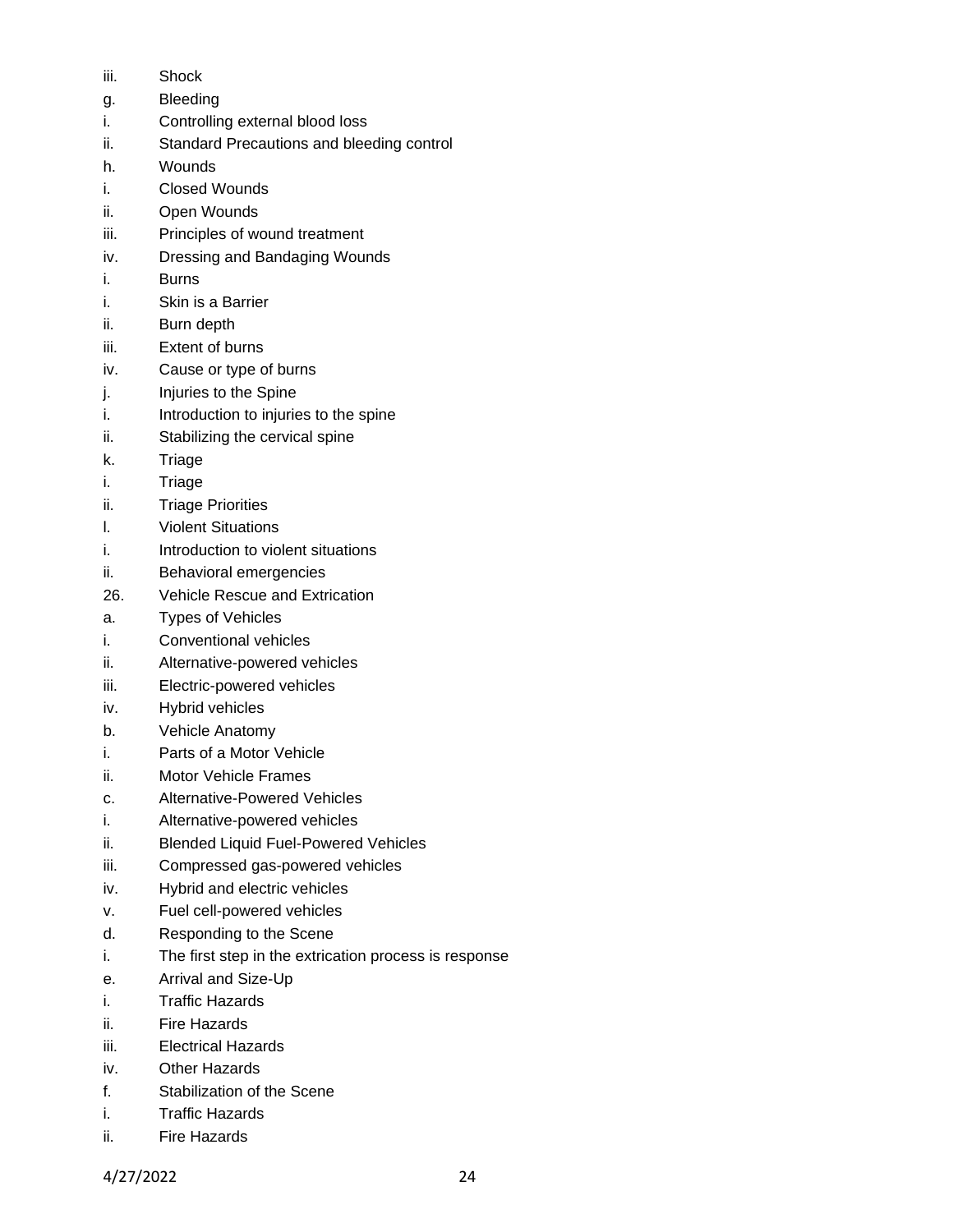- iii. Electrical Hazards
- iv. Other Hazards
- v. Cribbing
- vi. Rescue Lift Air Bags
- g. Principles of Gaining Access and Disentangling the Victim
- i. Use these techniques to gain access to a trapped victim
- h. Tools Used for Extrication
- i. Overview
- i. Gaining Access to the Victim
- i. Open the Door
- ii. Break Tempered Glass
- iii. Force the Door
- iv. Provide Initial Medical Care
- j. Disentangling the Victim
- i. Intro to Disentangling the Victim
- ii. Displace the Seat
- iii. Remove the Windshield
- iv. Remove the Steering Wheel
- v. Displace the Dashboard
- vi. Displace the Roof
- k. Removing and Transporting the Victim
- i. Stabilization and Packaging of Victim for Removal
- ii. Plan for Victim Removal
- iii. Transportation of Patient
- l. Terminating an Incident
- i. Securing the Scene
- 27. Assisting Special Rescue Teams
- a. Overview
- b. Types of Rescues Encountered by Fire Fighters
- i. Variety of special rescue situations
- c. Guidelines for Operations
- i. Be Safe
- ii. Follow Orders
- iii. Work as a Team
- iv. Golden Rule of Public Service
- d. Steps of Special Rescue
- i. Preparation
- ii. Response
- iii. Arrival and Size-Up
- iv. Stabilization
- v. Access
- vi. Disentanglement
- vii. Removal
- viii. Transport
- e. Post Incident Duties
- i. Security of the Scene and Preparation for the Next Call
- ii. Post Incident Analysis
- f. General Rescue Scene Procedures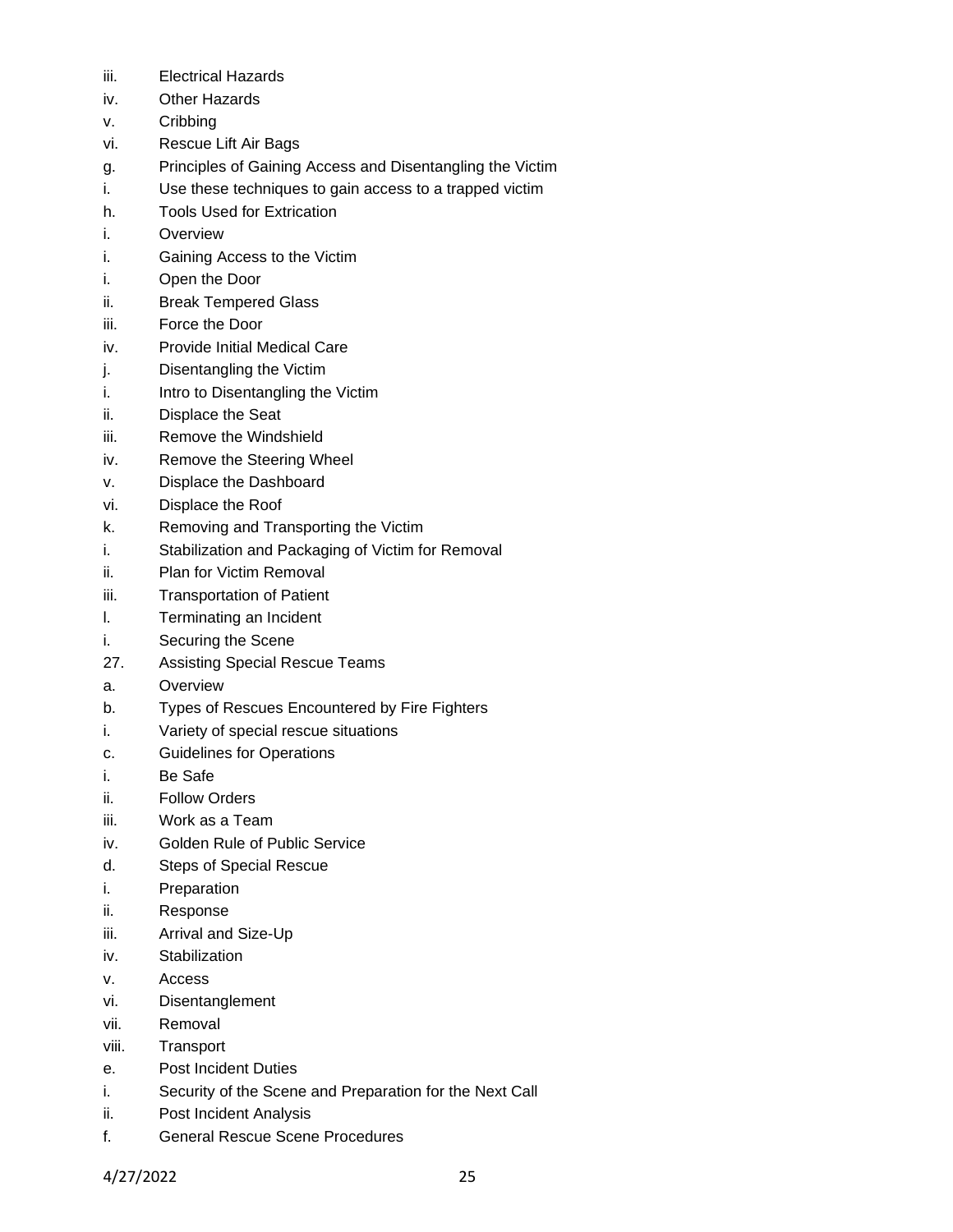- i. Safety
- ii. Approaching the Scene
- iii. Dealing with Utility Hazards
- iv. Providing Scene Security
- v. Using Protective Equipment
- vi. Using the Incident Command System (ICS)
- vii. Ensuring Accountability
- viii. Making Victim Contact
- g. Assisting Rescue Crews
- i. Overview
- ii. Vehicles and machinery
- iii. Tools Used
- iv. Confined Space
- v. Rope Rescue
- vi. Trench and excavation collapse
- vii. Structural collapse
- viii. Water and ice rescue
- ix. Wilderness SAR
- x. Hazardous materials incidents
- 31. Hazardous Materials: Implementing a Response
- a. Introduction
- i. Who to Contact
- ii. What to report
- b. Plan an Initial Response
- i. Safety
- ii. Initial Call for Help
- iii. Type of Material Involved
- iv. Characteristics of the Affected Area
- c. Response Objectives
- i. Defensive actions
- ii. Proper Personal Protective Equipment (PPE)
- iii. Emergency decontamination procedures
- d. Gauging the Potential Harm or Severity of the Incident
- i. Factors to Consider
- ii. Resources for determining the size of the incident
- iii. Reporting the Size and Scope of the Incident
- iv. Concentration of a Released Hazardous Material
- e. Secondary Attacks
- i. Recognition
- ii. Primary Attack May be Used to Draw Responders to Scene
- iii. Signs of Secondary Devices
- f. Incident Command System
- i. Introduction to the ICS
- ii. The ICP
- 32. Hazardous Materials: Personal Protective Equipment, Scene Safety, and Scene Control
- a. Overview
- b. Levels of Damage Caused by Chemicals to Humans
- i. Damage Depends on the Material's TLV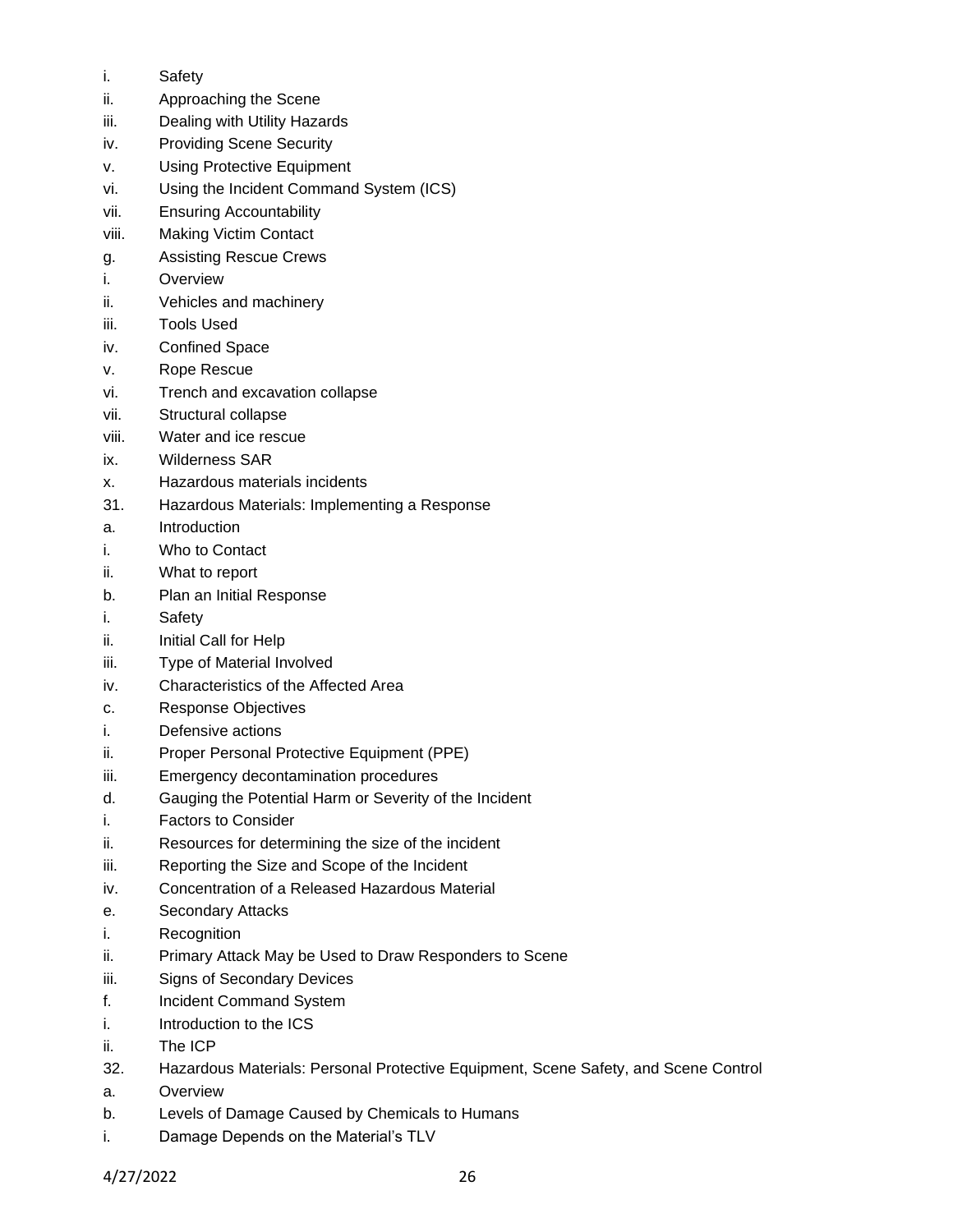- ii. TLV/Short-Term Exposure Limit (TLV-STEL)
- iii. TLV/Time-Weighted Average (TLV-TWA)
- iv. TLV/Ceiling (TLV-C)
- v. TLV/Skin
- vi. Permissible Exposure Limit
- vii. IDLH
- viii. Training and Equipment
- ix. Exposure Guidelines
- x. Three Basic Atmospheres at a Hazardous Materials Emergency
- c. Personal Protective Equipment
- i. Purpose
- d. Hazardous Materials—Specific Personal Protective Equipment
- i. Street clothing and work uniforms
- ii. Structural firefighting protective clothing
- iii. High-Temperature-Protective Clothing
- iv. Chemical-Protective Clothing and Equipment
- v. Respiratory protection
- e. Chemical-Protective Clothing Ratings
- i. Level A
- ii. Level B
- iii. Level C
- iv. Level D
- f. Skin Contact Hazards
- i. Principle Dangers
- ii. Skin Absorption
- iii. Corrosives
- g. Safety Precautions
- i. Excessive heat disorders
- ii. Cooling techniques
- iii. Cold-temperature exposures
- iv. Physical capability requirements
- h. Response Safety Procedures
- i. response safety procedures
- ii. Control zones
- iii. Isolation techniques
- iv. The buddy system and backup personnel
- 33. Hazardous Materials: Response Priorities and Actions
- a. Introduction
- i. Safety
- ii. Incident Commander
- b. Exposures
- i. Protective actions
- ii. Evacuating the Exposed Area
- c. Detecting the Hazard
- i. Steps to Monitor the Atmosphere for Potential Hazards
- d. Search and Rescue
- i. Protection of Life
- ii. Process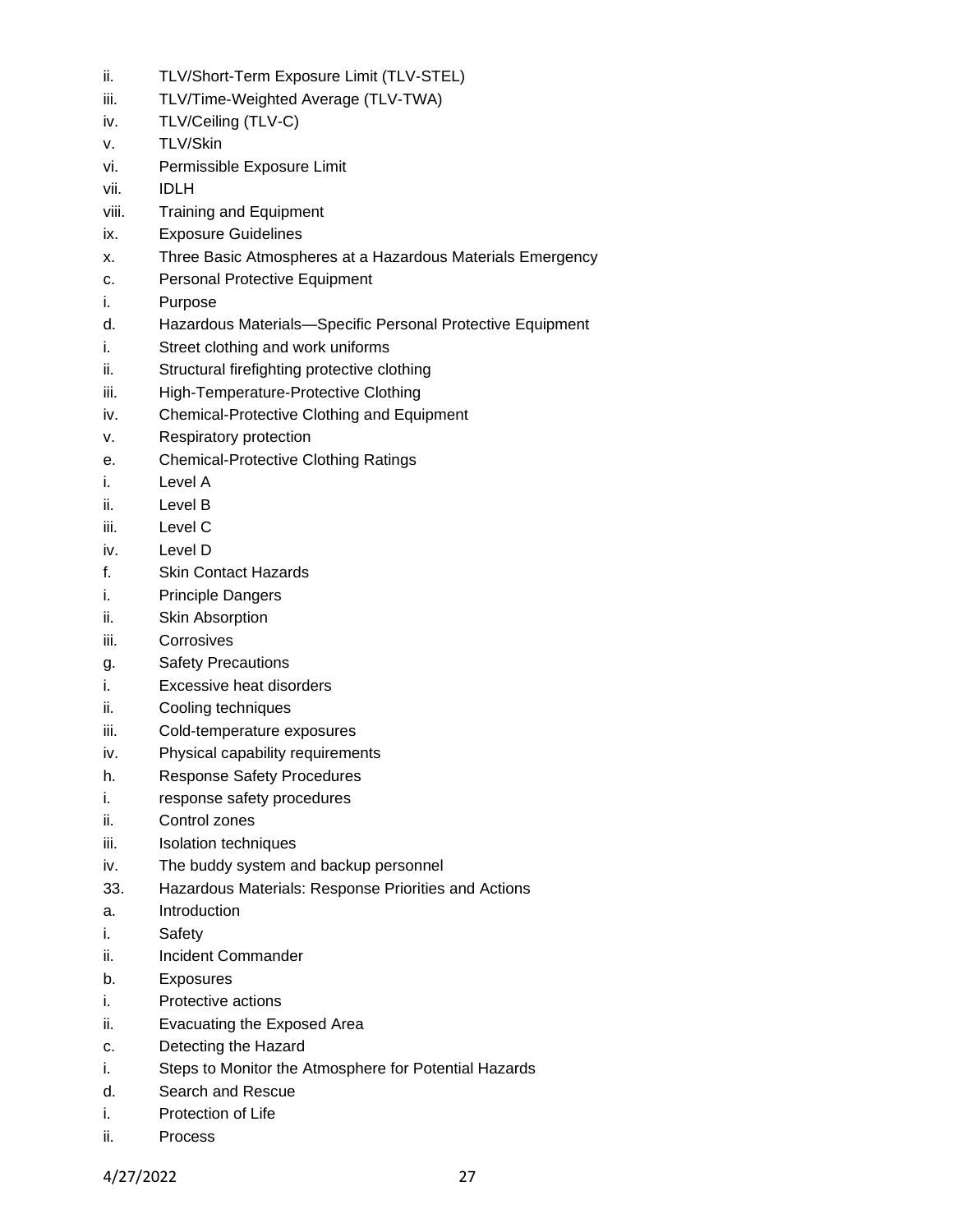- iii. Incident Commander (IC)
- e. Exposure Protection
- i. Exposures can be Protected in Different Ways
- ii. Confinement and containment
- iii. Flammable Liquids Vapor Control and Fire Extinguishment
- iv. Pressurized-Gas Cylinder Vapor Control and Fire Extinguishment
- f. Hazardous Materials Control Activities
- i. Defensive Control Activities
- ii. Absorption/adsorption
- iii. Diking, damming, diversion, and retention
- iv. Dilution
- v. Vapor dispersion and suppression
- vi. Remote shut-off
- g. Decision to Withdraw
- i. IC Decisions
- h. Recovery
- i. The recovery phase
- i. When to Terminate the Incident
- i. Decision Made by IC
- j. Crime or Terrorist Incident
- i. Precautions
- ii. Actions to Ensure Safety
- iii. Measures to Preserve Incident Evidence
- iv. Use of Photography
- v. Number of Responders Working Within the Area
- 34. Hazardous Materials: Decontamination Techniques
- a. Contamination
- i. Cross-Contamination
- b. Types of Decontamination
- i. Emergency decontamination
- ii. Gross decontamination
- iii. Technical decontamination
- iv. Mass decontamination
- c. Methods of Decontamination
- i. Absorption
- ii. Adsorption
- iii. Dilution
- iv. Disinfection
- v. Disposal
- vi. Solidification
- vii. Emulsification
- viii. Vapor dispersion
- ix. Removal
- x. Vacuuming
- d. The Decontamination Process
- i. Steps in decontamination
- ii. Medical follow-up
- 35. Terrorism Awareness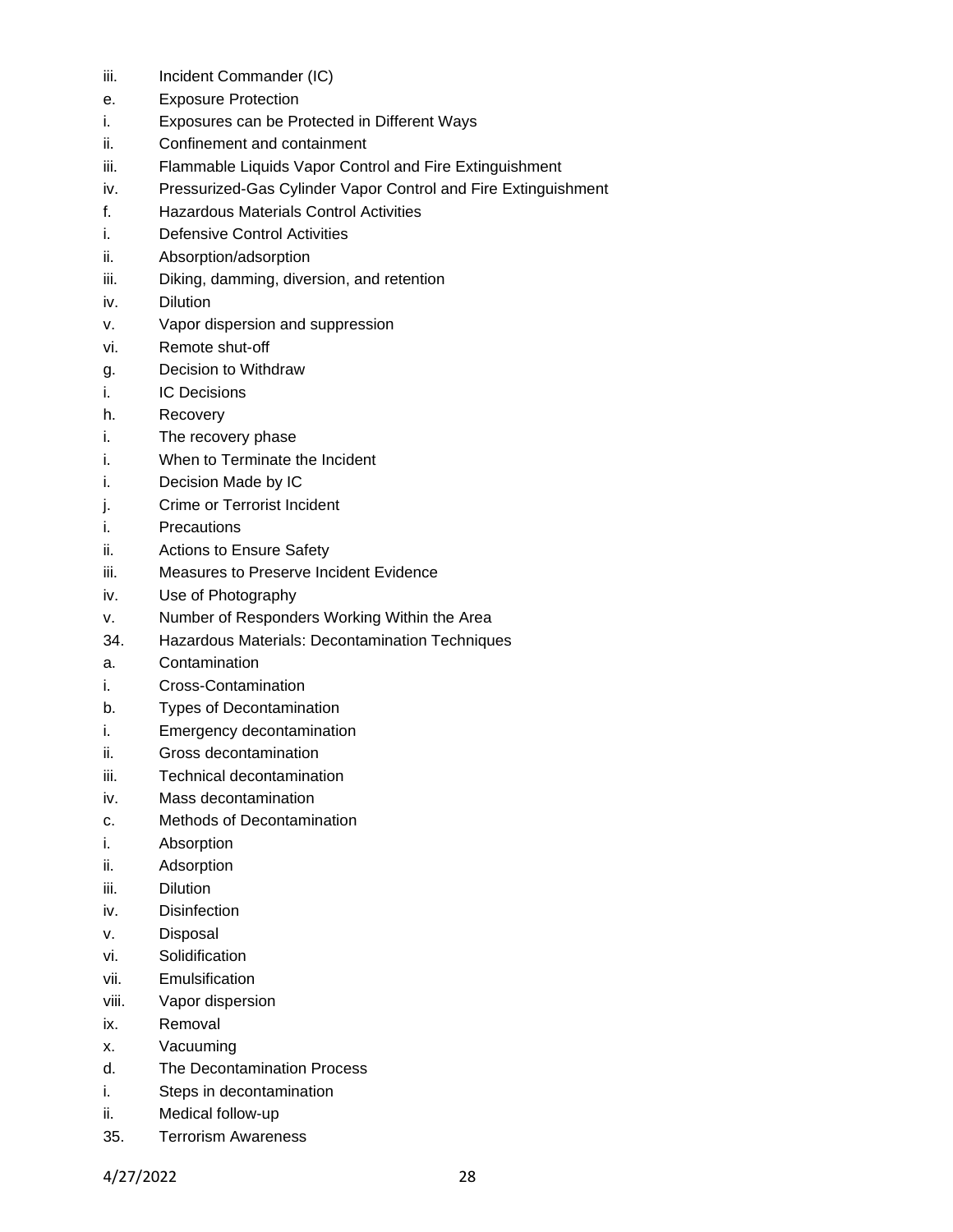- a. Fire service response to terrorist incidents
- b. Potential Targets and Tactics
- i. Infrastructure targets
- ii. Symbolic targets
- iii. Civilian targets
- iv. Ecoterrorism
- v. Agroterrorism
- vi. Cyberterrorism
- c. Agents and Devices
- i. Explosives and incendiary devices
- ii. Chemical agents
- iii. Biological agents
- iv. Radiological agents
- d. Operations
- i. Initial actions
- ii. Interagency coordination
- iii. Decontamination
- iv. Mass casualties
- v. Additional resources
- 37. Fire Detection, Protection, and Suppression Systems
- a. Fire Alarm and Detection Systems
- i. Fire alarm system components
- ii. Residential fire alarm systems
- iii. Alarm-initiating devices
- iv. Alarm notification appliances
- v. Other fire alarm functions
- vi. Fire alarm annunciation systems
- vii. Fire department notification
- b. Fire Suppression Systems
- i. Automatic sprinkler systems
- ii. Standpipe systems
- iii. Specialized extinguishing systems
- iv. Dry chemical and wet chemical extinguishing systems
- v. Clean agent extinguishing systems
- vi. Fire fighters must use SCBA protection
- 38. Fire Cause Determination
- a. Who Conducts Fire Investigations
- i. Fire Department
- ii. Law Enforcement Authority
- iii. Investigation Assistance
- b. Causes of Fires
- i. Point of Origin
- ii. Fire Cause Statistics
- iii. Accidental fire causes
- c. Determining the Origin and Cause of a Fire
- i. Identifying the point of origin
- ii. Digging Out
- iii. Collecting and Processing Evidence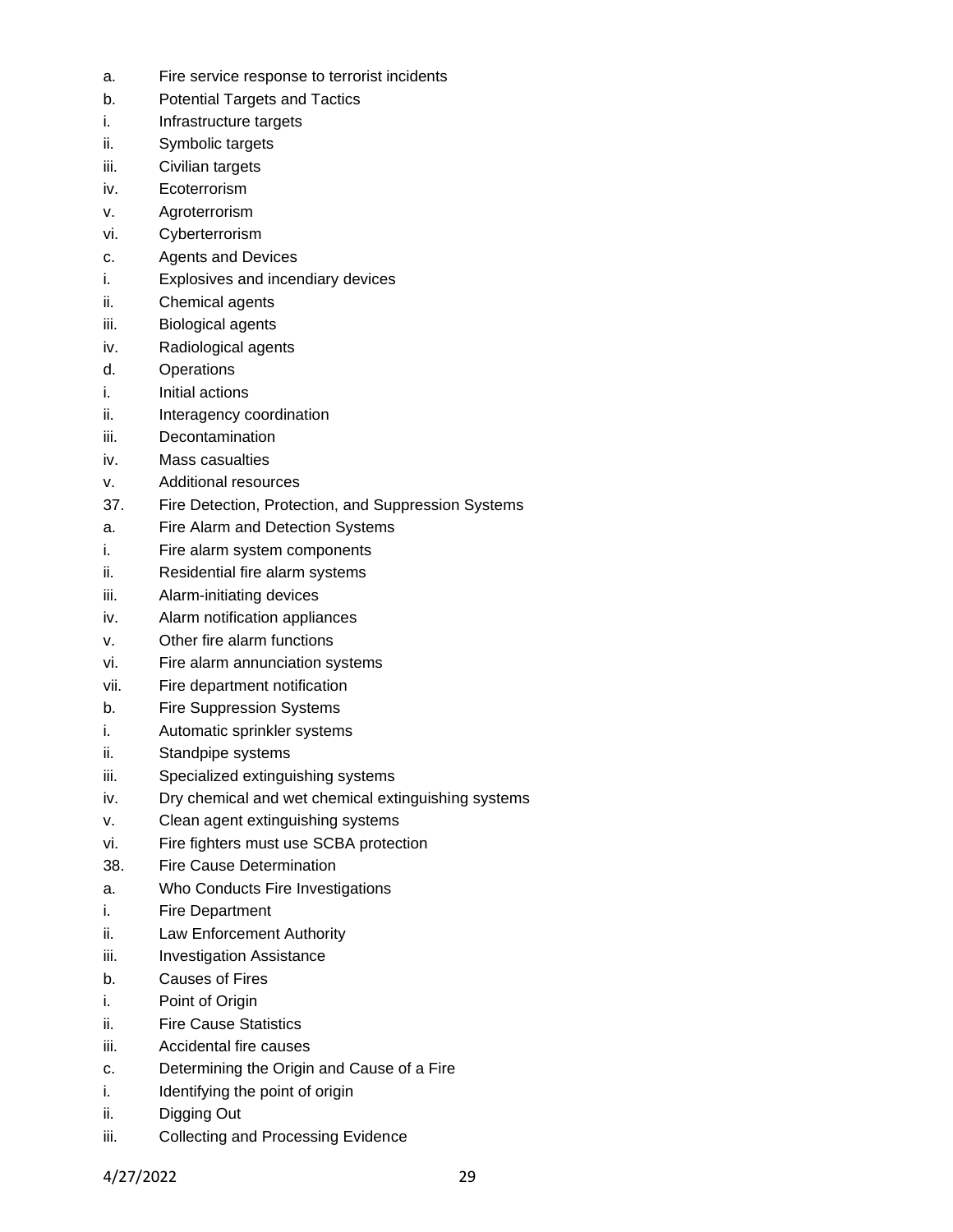- iv. Identifying Witnesses
- d. Observations During Fire-Ground Operations
- i. Fire Investigator
- ii. Dispatch and response
- iii. Arrival and size-up
- iv. Entry
- v. Search and rescue
- vi. Ventilation
- vii. Suppression
- viii. Overhaul
- ix. Injuries and fatalities
- e. Securing and Transferring the Property
- f. Incendiary Fires
- i. Indications of Arson
- g. Cause Determination
- h. Arsonists
- i. Pyromaniacs
- ii. Juvenile Fire-Setters
- iii. Arsonist Motives

## **METHODS OF INSTRUCTION:**

Lecture, discussion and documentations/simulations will serve as the medium of instruction. Audio-visual aids will be utilized as they facilitate meaningful instruction. Regular assignments will be made for out-of-class study and research. Individual guidance will be provided as required. Skills demonstration and skill exercises.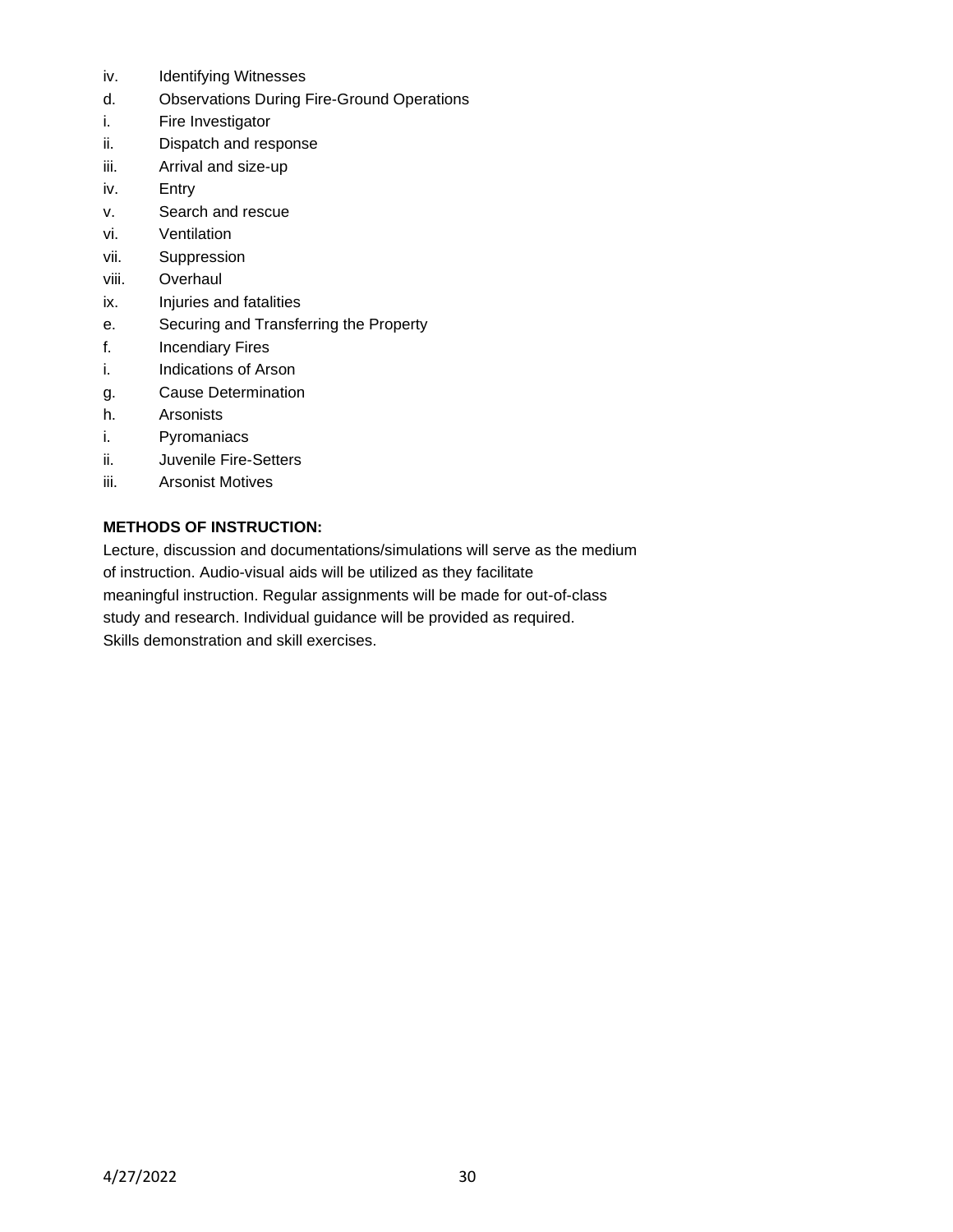# **OUT OF CLASS ASSIGNMENTS:**

Assignment Description

Writing:

Students will write reports based on simulated fire investigations as required by State Fire Training. Given pictures of various containers, the students will identify the proper container size, product contained within and/or specific site identification numbers in written assignment, evaluated by instructor to SFT standards.

Assignment Description

Reading:

Students will review fire behavior, point of origin, and cause determination in Fundamentals of Fire Fighter Skills. Students will review hazardous materials, potential hazards, the appropriate personal protective equipment, isolation distances and the appropriate emergency response actions in in the Emergency Response Guidebook

Assignment Description

Outside:

Students will practice donning personal protective equipment and tying knots and hitches. Students will perform inspections and maintenance on tools and personal protective equipment.

# **METHODS OF EVALUATION:**

Writing assignments Evaluation Percent 20 Evaluation Description Written Homework; Fire Reports

Problem-solving assignments Evaluation Percent 30 Evaluation Description Homework Problems; Lab Reports; Quizzes; State Fire Training Exams

Skill demonstrations Evaluation Percent 30 Evaluation Description Class Performance/s; State Fire Training Performance Exams

Objective examinations Evaluation Percent 20 Evaluation Description State Fire Training Multiple Choice; True/False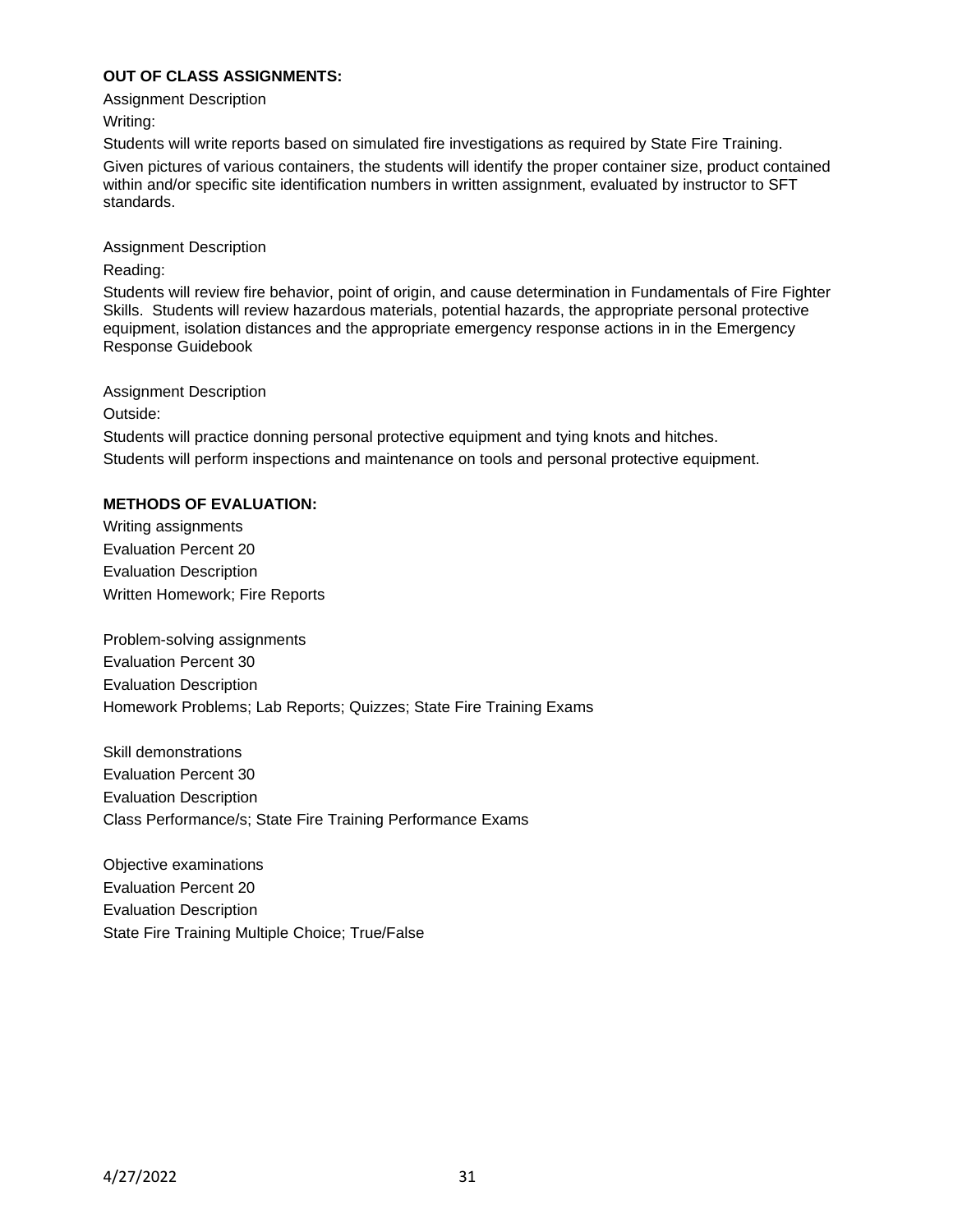## **REPRESENTATIVE TEXTBOOKS:**

Jones and Bartlett. Fundamentals of Firefighting Skill Workbook, Jones and Bartlett, 2019. Reading level of text, Grade: 12Verified by: Doug Achterman Other textbooks or materials to be purchased by the student: **Recommended:** State Fire Training Fire Fighter I Curriculum 2019 http://osfm.fire.ca.gov/training/firefighter Firefighters Handbook on Wildland Firefighting (Teie, William C, Deer Valley Press, Third Edition, ISBN: 1- 931301-16-6) CSTI Hazardous Materials / First Responder Operational http://www.caloes.ca.gov/for-schools-educators/training/csti-training-support-compliance/hazardousmaterials-outreach-training-program Department of Transportation / Emergency Response Guide 2019 Low Angle Rope Rescue Operations http://osfm.fire.ca.gov/training/pdf/LARRO.StManual.pdf The New Generation Fire Shelter, NFES 2710, IS-100 Introduction to Incident Command System, I-100, Instructor Guide NWCG - S130 NFS2730 https://onlinetraining.nwcg.gov/node/177 NWCG - S190 NFES2901 https://onlinetraining.nwcg.gov/node/169 SFT Fire Control 6 - Wildland Fire Fighting Essentials State Fire Training download IS-100 Introduction to Incident Command System, I-100, Instructor Guide http://training.fema.gov/EMIweb/IS/is100lst.asp IS-700 National Incident Management System, An Introduction, Instructor Guide (http://training.fema.gov/EMIWeb/is/is700alst.asp) IS 800 National Incident Management System https://training.fema.gov/is/courseoverview.aspx?code=IS-800.b IS 800 National Incident Management System https://training.fema.gov/is/courseoverview.aspx?code=IS-800.b SFT - Vehicle Extrication http://osfm.fire.ca.gov/training/pdf/Curriculum/VehicleExtrication-CoursePlan.pdf SFT Fire Fighter Survival Manual http://osfm.fire.ca.gov/training/pdf/FFSurvival.StManual.pdf NIMS Incident Command Field Guide http://www.informedguides.com/nims-community/ Cal Fire - Handbooks http://calfireweb.fire.ca.gov/library/handbooks/ Section 4300 Wildland Fire Training Sections Firefighter Functional Fitness

http://firefighterfunctionalfitness.com/